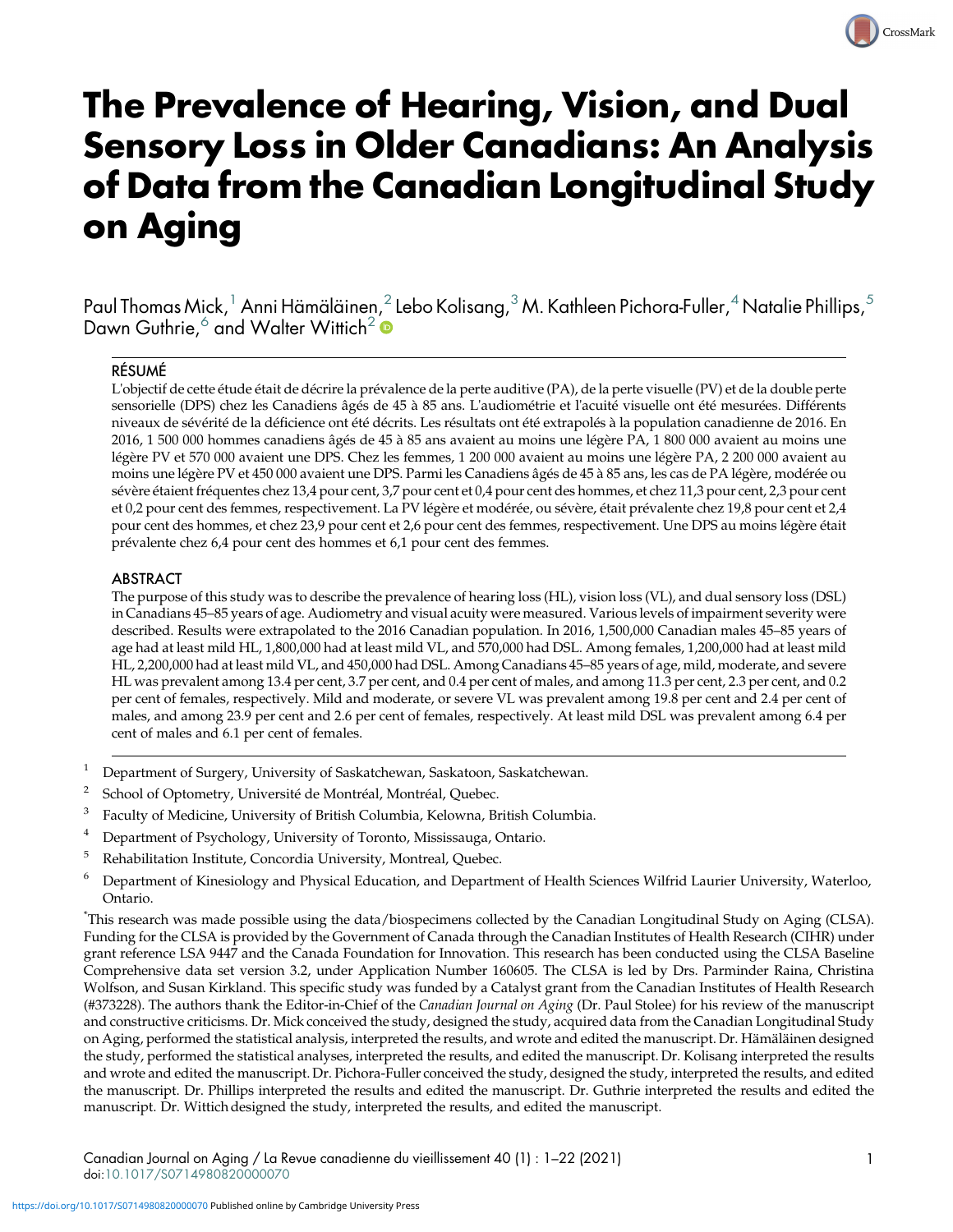Manuscript received: / manuscrit reçu : 03/09/2018

Manuscript accepted: / manuscrit accepté : 11/12/2019

Mots-clés: vieillissement, prévalence, perte d'audition, perte de vision, double perte sensorielle, ÉLCV, Canada

Keywords: aging, prevalence, hearing loss, vision loss, dual sensory loss, CLSA, Canada

La correspondance et les demandes de tirés-à-part doivent être adressées à : / Correspondence and requests for offprints should be sent to:

Paul Mick, M.P.H., M.D. University of Saskatchewan 2708-103 Hospital Drive Saskatoon, SK S7N 0W8 ([ptmick@gmail.com](mailto:ptmick@gmail.com))

#### Introduction

A 2017 report on the Global Burden of Disease estimated that collectively, hearing and vision loss were the largest contributors to years lived with disability (YLD) among adults 65 years or age and older, the second largest contributors among adults 50–64 years of age, and the third largest contributor among adults 45– 49 years of age (Vos et al., [2017\)](#page-20-0). The prevalence of both impairments has increased rapidly over the past few decades because of population growth and aging. Their rise in disease burden rank reflects the more general epidemiological shift from communicable to noncommunicable diseases. Importantly, recent research has drawn attention to the negative effects of agerelated hearing and vision loss on interpersonal communication, psycho-social wellbeing, quality of life, economic opportunity, and independence (Kotby, Tawfik, Aziz, & Taha, [2008;](#page-18-0) Mick, Kawachi, & Lin, [2014;](#page-19-0) Shield, [2006\)](#page-19-0), which are key domains that must be addressed to enable seniors to age well (Holt-Lundstad, [2017](#page-18-0); Holt-Lundstad, Smith, Baker, Harris, & Stephenson, [2015\)](#page-18-0). Furthermore, associations between agerelated sensory loss and difficult-to-treat, widespread health problems including dementia, falls, and depression have been reported consistently in the recent literature (Albers et al., [2015;](#page-16-0) Lin & Ferrucci, [2012;](#page-18-0) Livingston & Frankish, [2015;](#page-18-0) Mener, Joshua, Genther, David, & Lin, [2013](#page-19-0)). These findings raise the possibility that better treatment of sensory problems might prevent or delay such conditions, or mitigate the difficulties that they impose on individuals, caregivers, and families. Yet, the problem of age-related sensory loss has been overlooked by aging individuals, health care workers, and policy makers (Lin, [2012;](#page-18-0) Olusanya, Neumann, & Saunders, [2014\)](#page-19-0) because of perceptions that other health issues are more acute or pressing, that age-related sensory loss is normal or inconsequential, or that effective treatments are not available. Fortunately, it seems that such attitudes are changing in favour of a more proactive approach to sensory aging in the broader context of healthy aging (Davis et al., [2016;](#page-17-0) Lancet, [2016](#page-18-0)).

More than 90 per cent of hearing loss (HL) in older age is classified as presbycusis (or age-relatesd HL) (Vos et al., [2016](#page-20-0)), which is a syndrome caused by the contributions of a lifetime of multifactorial insults to the auditory system (Gates & Mills, [2005\)](#page-17-0). In contrast, vision loss in older age is more likely to be caused by specific eye diseases such as glaucoma, age-related macular degeneration, diabetic retinopathy, corneal opacity, cataracts, or uncorrected refractive error (Flaxman et al., [2017](#page-17-0)). Flaxman et al. [\(2017](#page-17-0)) estimated that in 2015, only 16.3 per cent of moderate or severe vision impairment was caused by "other" causes in high-income North American countries.

Setting national and international public health priorities requires a clear understanding of burden of disease and health care needs. Population-level estimates of morbidity (e.g., years lived with disability) are calculated by multiplying prevalence by an estimate of the severity of disease or illness. Other countries have conducted national health surveys that included nonsubjective measures of hearing (i.e., audiometry) and vision (i.e., visual acuity). However, only very recently have these data been collected in Canada (Aljied, Aubin, Buhrmann, Sabeti, & Freeman, [2018b;](#page-17-0) Feder, Michaud, Ramage-Morin, McNamee, & Beauregard, [2015](#page-17-0)) such that for the first time, prevalence can be measured accurately.

The present study utilized data from the first wave of the comprehensive cohort of the Canadian Longitudinal Study on Aging (CLSA). It offers a unique opportunity to generate national-level estimates of hearing and vision loss, because audiometry and visual acuity testing is included in the core battery of measures. The large sample size provides the opportunity for subgroup analysis (e.g., according to 5-year age categories, sex, and severity of impairment). The national representativeness of the results is strengthened by having a population-based, cross-country sample from multiple test sites. Notably, this analysis is the first to examine the prevalence of HL and the combined prevalence of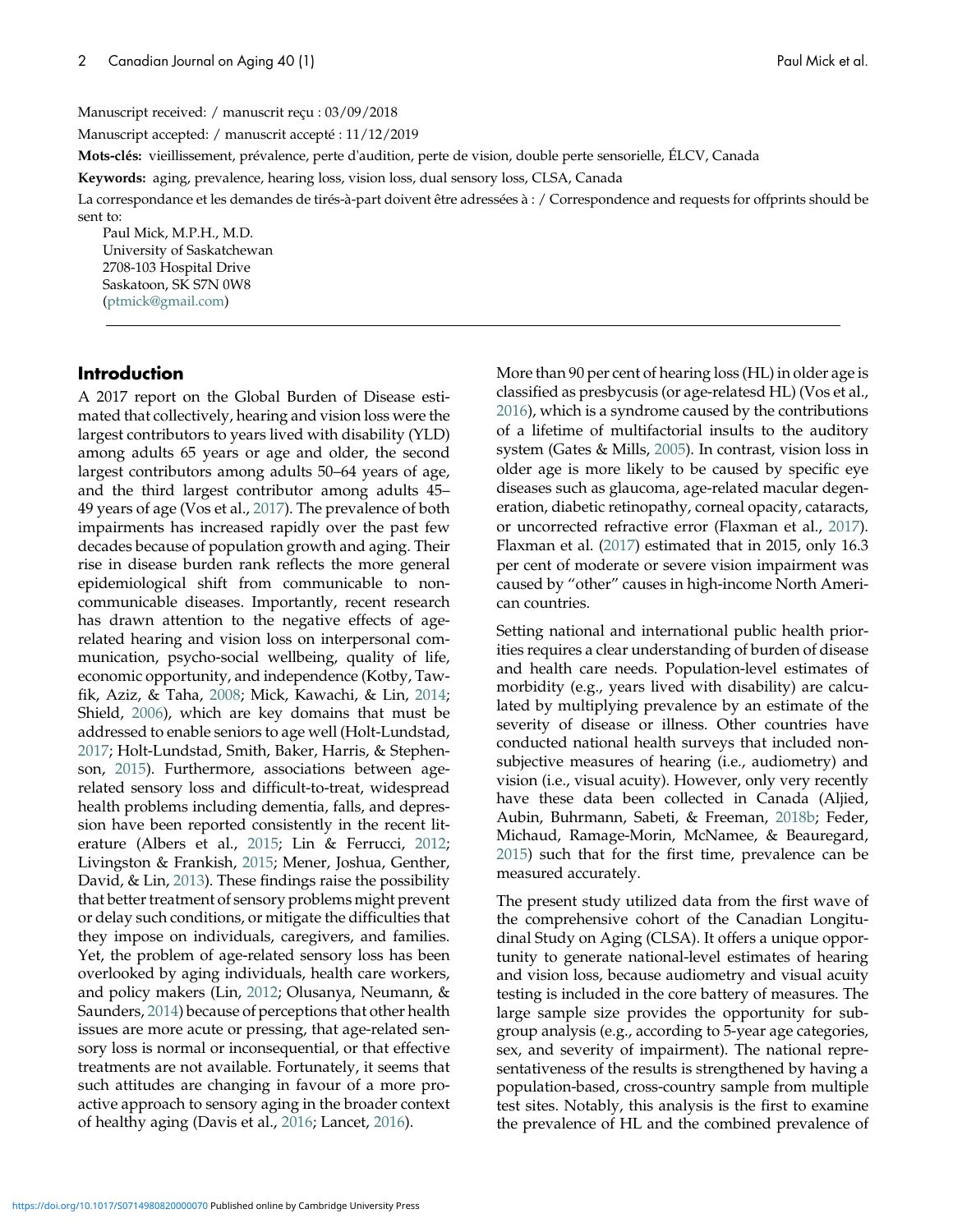hearing and vision loss (dual sensory loss) using CLSA data. A previous report authored by Aljied et al. described the prevalence of vision loss using a single vision loss threshold (>20/40, or 0.3 logarithm of the minimum angle of resolution [logMAR]) (Aljied et al., [2018b](#page-17-0)), using data from the first wave of the CLSA. In contrast to our analysis, its results were not stratified by age/sex groups or severity of impairment. Aljied et al. found that 5.7 per cent of Canadians 45–85 years of age had visual acuity worse than 0.3 logMAR, and that older age, lower income, smoking status, type 2 diabetes, memory problems, and province of residence influenced the risk.

Hearing and vision care may be addressed using primary, secondary, and tertiary prevention strategies (World Health Organization, [2018c](#page-20-0)). In Canada, few hearing or vision health services are provided by the publicly funded universal health care system. Most individuals with HL do not use hearing devices (e.g., hearing aids or cochlear implants) even if they might be beneficial, and such devices are not equitably distributed (Chien & Lin, [2012](#page-17-0); Stevens et al., [2013](#page-20-0)). Uptake depends on individual- and national-level factors including age, income, self-efficacy, readiness for change, perceived disability, availability of services, and subsidies (Laplante-Lévesque, Hickson, & Worrall, [2012\)](#page-18-0). National population-based studies examining hearing aid uptake have not been conducted in Canada. Recently, Aljied, Aubin, Buhrmann, Sabeti, and Freeman ([2018a\)](#page-17-0) reported that 57 per cent of participants in the CLSA self-reported visiting an optometrist or ophthalmologist in the past year (Aljied et al., [2018a\)](#page-17-0), a rate that likely depends on socio-economic status (Jin & Trope, [2011](#page-18-0)). Refractive error (i.e., the inability to properly focus light on the retina) can usually be corrected with lenses and/or surgery and may be a proxy measure of accessibility and quality of vision health care in the population. Previous studies in Canada suggest that 64–80 per cent of individuals with vision  $loss > 20/40$  may have impairment that is correctable with refraction (Aljied et al., [2018b;](#page-17-0) Robinson et al., [2013](#page-19-0)). Refractive error prevalence stratified by sex and severity has yet to be estimated at the national level.

Our objectives were to determine the proportion of Canadian males and females 45–85 years of age in 2012–2015 who had varying degrees of hearing and/or vision loss. We also aimed to estimate the numbers of individuals with hearing and/or vision loss in 2011 and 2016, and the change in the count over that 5-year interval. Another goal was to describe the proportion of Canadians with specific eye diseases and degrees of refractive error. Finally, we sought to describe hearing aid use according to hearing ability. Sex differences were determined by performing sex-stratified analyses and by calculating directly age-standardized estimates to account for differences in age distributions between males and females.

# **Methods**

## Study Sample

Data from the CLSA Baseline Comprehensive Dataset version 3.2 were used in the analysis. The CLSA is a 20-year longitudinal closed cohort study consisting of approximately 50,000 Canadians who were 45–85 years of age at the time of baseline analysis (Raina et al., [2009](#page-19-0)). It consists of two sub-cohorts, the "Comprehensive" and "Tracking" cohorts. There are approximately 20,000 individuals in the Tracking cohort who respond to health surveys via telephone. Participants in the Tracking cohort were excluded from the present study because they did not undergo audiometry or visual acuity testing. Our analysis was restricted to the approximately 30,000 members of the Comprehensive cohort whose information was obtained through in-person interviews and physical assessments (including audiometry and visual acuity testing) performed at one of 11 data collection sites across Canada.

Recruitment for the Comprehensive cohort began in 2012. The baseline or first wave of data was collected between 2012 and 2015 and released to researchers in 2017. At the time our analysis was conducted, follow-up data were not available and hence the study is a crosssectional analysis of the first wave of the CLSA Comprehensive cohort data.

# Sampling Frames of the Comprehensive Cohort of the CLSA

Comprehensive cohort participants were recruited by mail using Provincial Healthcare Registration Databases (14%) and by random digit dialing telephone sampling (86%). The CLSA excluded certain types of individuals from the two sampling frames. Sampling was restricted to individuals living within 25 km of the nearest data collection site (except for data collection site locations with lower population densities, where the radius was 50 km). Persons living in the three northern Canadian territories, persons living on First Nations reserves and other First Nations settlements in the provinces, full-time members of the Canadian Armed Forces, and persons living in institutions (e.g., long-term nursing homes, hospitals, and penitentiaries) were also excluded from the sampling frames (Canadian Longitudinal Study on Aging, [2017a](#page-17-0)). Individuals perceived to have cognitive impairment (i.e., individuals who CLSA interviewers judged to be unable to understand the purpose of the study and/or provide reliable data), were excluded, as were individuals who could not respond to questions in English or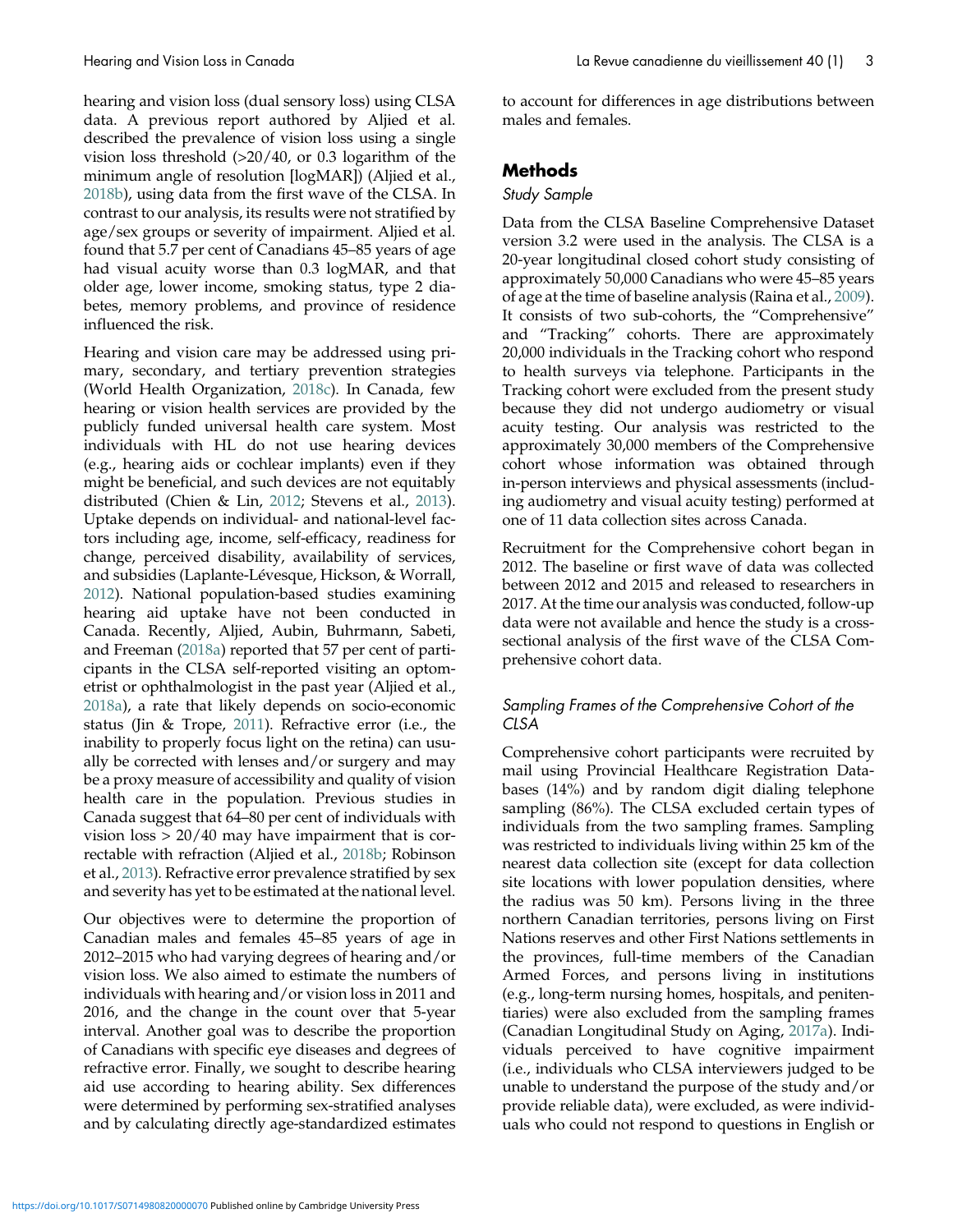French. Persons living in census tracts with high proportions of persons with lower levels of education were over-sampled (Raina, Wolfson, & Kirkland, n.d.).

The overall response rate (i.e., percentage of individuals who were successfully contacted by CLSA staff and agreed to participate) was 10 per cent. Single-stage sampling was performed (i.e., there was no geographical clustering).

#### Inclusion/Exclusion Criteria for this Analysis

We excluded participants from our study if they were missing data for audiometry or visual acuity.

#### Hearing Measures

Hearing detection thresholds were determined using a digital screening audiometer in the automatic test mode and Audiocup headphones (Tremetrics RA300+) (Tremetrics RA300 and RA300+ Operations Manual, 2011). Each test was administered in a quiet room by a CLSA technician. Hearing aids were not worn during audiometric testing. Biological calibration listening checks were performed daily on the machines. Pulsed stimuli (3 tone bursts over 1 second) at 500, 1,000, 2,000, 3,000, 4,000, 6,000, and 8,000 Hz were presented in 5 dB increments from 0 to 100 dB HL using a modified Hughson–Westlake method (Margolis et al., [2015\)](#page-19-0). Further details of the automated testing procedure can be found in the operations manual of the audiometer (Tremetrics RA300 and RA300+ Operations Manual, 2011). "No responses" (recorded by the audiometer as error code "EE") were recoded as 105 dB HL for the purpose of our analyses. According to CLSA protocols (Canadian Longitudinal Study on Aging, [2014\)](#page-17-0), individuals were not tested if they used devices (e.g. Lyric and bone-anchored hearing aids) that could not be removed during testing.

The primary measure of hearing in our study was the 500, 1,000, 2,000, and 4,000 Hz pure-tone average in the better ear; therefore, people with HL in only one ear are classified as having normal hearing according to this definition.

The pure-tone average can be classified according to various criteria. We report HL severity using World Health Organization (WHO) criteria (i.e., mild 25.1–40 dB HL, moderate 40.1–59.9 dB HL, and severe  $\geq 60$  dB HL) (World Health Organization, [2018d](#page-20-0)) which are also commonly used in clinical practice and epidemiology studies (e.g., Lin, Metter, et al., [2011](#page-18-0)). In Supplementary [Tables 1](#page-5-0)–3, we also report prevalence using the categories applied in the Global Burden of Disease (GBD) studies (20–34.9 dB HL, 35–49.9 dB HL, 50–64.9 dB HL, 65–79.9 dB HL, 80–94.5 dB HL, and ≥ 95 dB HL)

(Salomon et al., [2015\)](#page-19-0) so that the data might be used in future GBD iterations.

#### Vision Measures

Visual acuity was measured using a standard retroilluminated Early Treatment Diabetic Retinopathy Study (ETDRS) chart placed 2 m from the participants' eyes. Participants were instructed to wear their regular glasses or contact lenses for the test (in contrast to the hearing test, during which hearing aids were removed). Monocular habitually corrected tests of visual acuity were performed first, followed by tests of monocular pinhole-corrected visual acuity, and then binocular habitually-corrected visual acuity. For each monocular condition, the right eye was tested before the left eye (Canadian Longitudinal Study on Aging, [2017b\)](#page-17-0).

The primary measure of vision in our study was binocular visual acuity using habitual correction. Participants were scored on the logMAR scale (range: -0.3 to 1.0, equivalent 20/10 to 20/200 using the imperial system, or 6/3 to 6/60 using the metric system) according to the smallest line of letters on the chart for which they correctly identified all of the letters. Individuals who reported being unable to read any of the lines on the chart were excluded from the analysis. Refractive error was estimated by subtracting the pinholecorrected from the habitually corrected visual acuity in the eye with the better pinhole-corrected visual acuity.

For vision, we used WHO/International Classification of Diseases version 10 (ICD-10) criteria to classify moderate vision loss (worse than 0.48 logMAR [i.e., 20/60 or 6/18] and equal to or better than 1.0 logMAR [i.e., 20/200 or 6/60]). Because we excluded individuals who reported being unable to read the top line of the ETDRS chart ( $n = 9$ ), no one was classified as having severe vision loss (i.e., visual acuity worse than 1.0 logMAR [i.e., 20/200 or 6/60]) (Dandona & Dandona, [2006](#page-17-0); World Health Organization, [2012,](#page-20-0) [2018b\)](#page-20-0). We classified individuals with visual acuity equal to or worse than 0.2 logMAR and equal to or better than 0.48 logMAR as having mild vision loss, based on similar definitions in the literature (Colenbrander, [2002](#page-17-0), [2003;](#page-17-0) Leat, Legge, & Bullimore, [1999](#page-18-0)). An acuity of 0.2 (6/10, 20/32) corresponds to only moderate fluency in reading newsprint at 33 cm (Colenbrander, [2003](#page-17-0); Leat et al., [1999](#page-18-0)). We also reported the prevalence of vision loss worse than 0.3 logMAR (i.e., 20/40 or 6/12), which is the definition of "mild" vision loss adopted by the WHO (World Health Organization, [2018a](#page-20-0)) and is a common cut-off in epidemiological studies (Aljied et al., [2018b;](#page-17-0) Dandona & Dandona, [2006](#page-17-0)) and in clinical practice in North America. Aljied et al., in their analysis of the prevalence and risk factors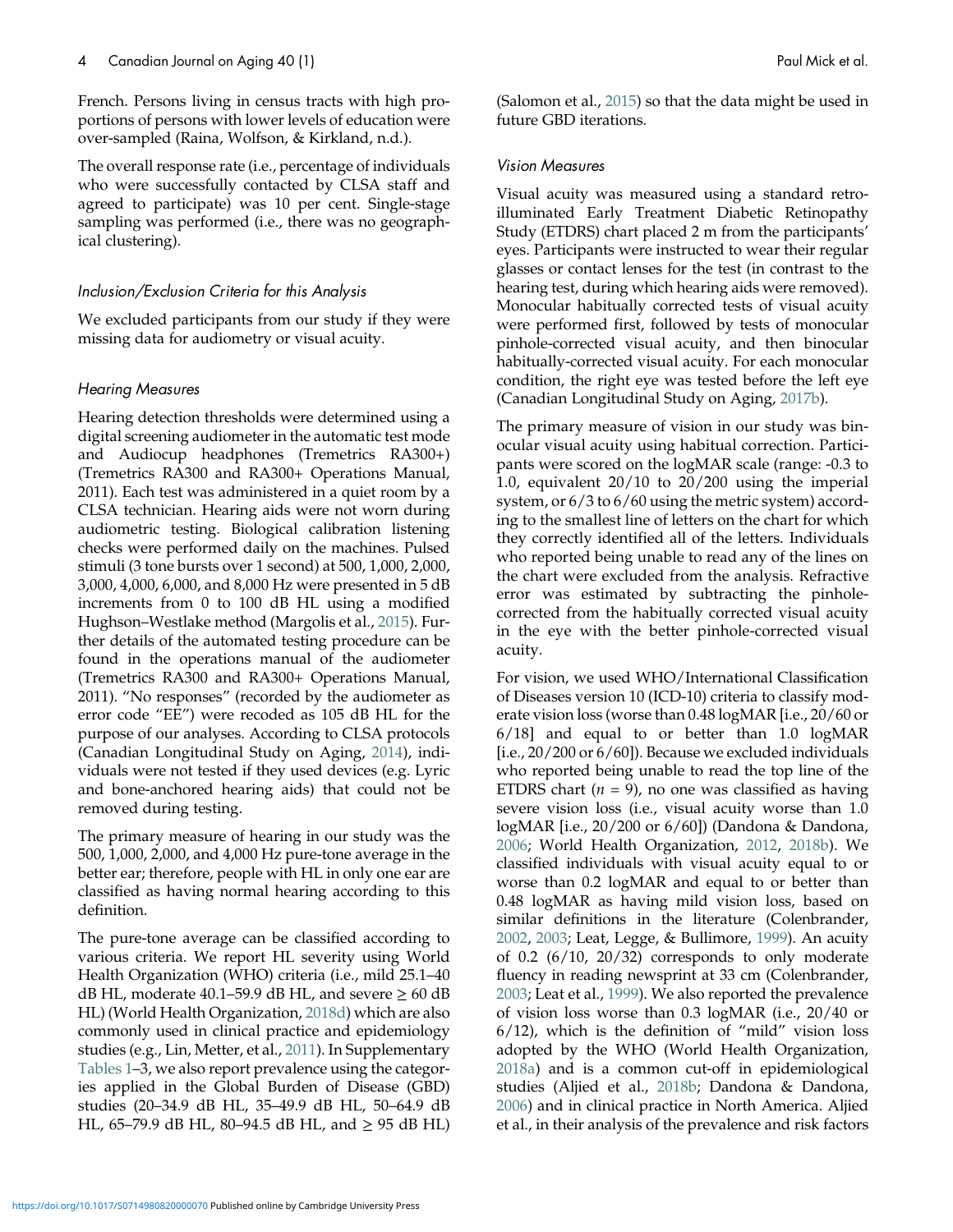for visual impairment among CLSA participants, used a threshold of > 0.3 logMAR to define visual impairment (Aljied et al., [2018b](#page-17-0)).

## Dual Sensory Measures

It is important to note that we did not report dual sensory loss using the WHO moderate thresholds for both hearing  $(> 40$  dB HL) and vision loss  $(> 0.48)$ logMAR) because only 89 of 29,002 (0.3%) members of the cohort fit these criteria, precluding age- or sexstratified analyses. Instead, we defined the following three categories:  $> 25$  dB HL and  $\geq 0.2$  logMAR,  $> 25$  dB HL and  $> 0.3$  logMAR, and  $>40$  dB HL and  $> 0.3$ logMAR.

# Other Participant Characteristics

Information about participant characteristics were ascertained through questionnaires administered by trained interviewers. Age and sex information was collected at interviews at each participant's home. Data about eye diseases (self-reported recall about diagnostic information on glaucoma, macular degeneration, cataracts) and hearing aid use were collected during interviews at the data collection site.

# Statistical Analysis

#### Comparisons of included and excluded participants

Differences in characteristics between individuals with complete data (who were included in the subsequent analyses) and those with incomplete data (who were excluded from subsequent analyses) were determined using two-tailed  $\chi^2$  tests for categorical variables, and two-tailed Student's t test for continuous variables.

#### Prevalence measures

Prevalence of sensory loss was calculated either as a percentage ("prevalence proportion"), or as a population estimate ("prevalence count"). Prevalence counts were calculated by multiplying the prevalence proportion by the national population in both 2011 and 2016, using census data from those years (Statistics Canada, [2011,](#page-19-0) 2016). We used both the 2011 and 2016 censuses to calculate count estimates, because data collection for the first wave of the CLSA occurred in the intervening period (May 2012 through May 2015), and so we could generate estimates of change in prevalence between 2011 and 2016. Canadian national censuses are performed every 5 years; there were no censuses performed between 2011 and 2016 that could be used instead. Estimates were stratified by 5-year age-sex categories (i.e., 45–49 years old, 50–54 years old, …, 80–85 years old). Estimates of prevalence count for the entire age range (45–85 years old) were calculated by summating the 5-year estimates for each sex. The estimates of change were based on population increase and population aging but not on changes in prevalence proportion, which was only estimated for one time period (2012– 2015).

Locally weighted regression of prevalence on age was used to generate smoothed curves to demonstrate agespecific prevalence trends.

## Sex differences

To assess sex differences in prevalence proportion, directly age-standardized prevalence (for the entire age range) was calculated using the combined male and female population of adults 45–85 years of age in the 2016 Canadian census as the standard population (Statistics Canada, [2016\)](#page-20-0). One-year age groupings were used to generate the age-standardized proportions used in the calculations. Sex differences were considered significant if 95 per cent confidence intervals (CI) for males and females did not overlap. Age-standardized prevalence values are not reflective of real-world prevalence; rather, they reflect what the prevalence for males and females would be if the age distribution for each sex were equivalent to the standard population.

Inverse probability sampling weights were used in all of the analyses to improve the national representativeness of prevalence estimates. CLSA statisticians assigned each participant a sample weight that was inversely proportional to the probability of inclusion in the study according to their sex, age, and province of residence. In other words, individuals from age/sex/province groups that were under-represented relative to the national population were assigned higher weights, and individuals from age/sex/province groups that were over-represented were assigned lower weights. The strata variable specified in the complex survey software was the geographic strata variable for the Comprehensive cohort (WGHTS\_GEOSTRAT\_COM) as recommended by the CLSA. (Canadian Longitudinal Study on Aging, [2017a](#page-17-0)) The Taylor series linearization method (Krewski & Rao, [1981\)](#page-18-0) was used for estimating standard errors that accounted for the survey weights.

Statistical significance was assumed for  $p$  values that were less than 0.05 or for 95 per cent CI that did not overlap. All analyses were conducted using Stata version 14.2 for Mac.

# Results

Of the 30,097 members of the CLSA Comprehensive cohort who completed the baseline assessment, 29,007 (96.4%) had complete audiometry and visual acuity data and were included in our analysis (1,090, or 3.6% had missing data and were excluded). Excluded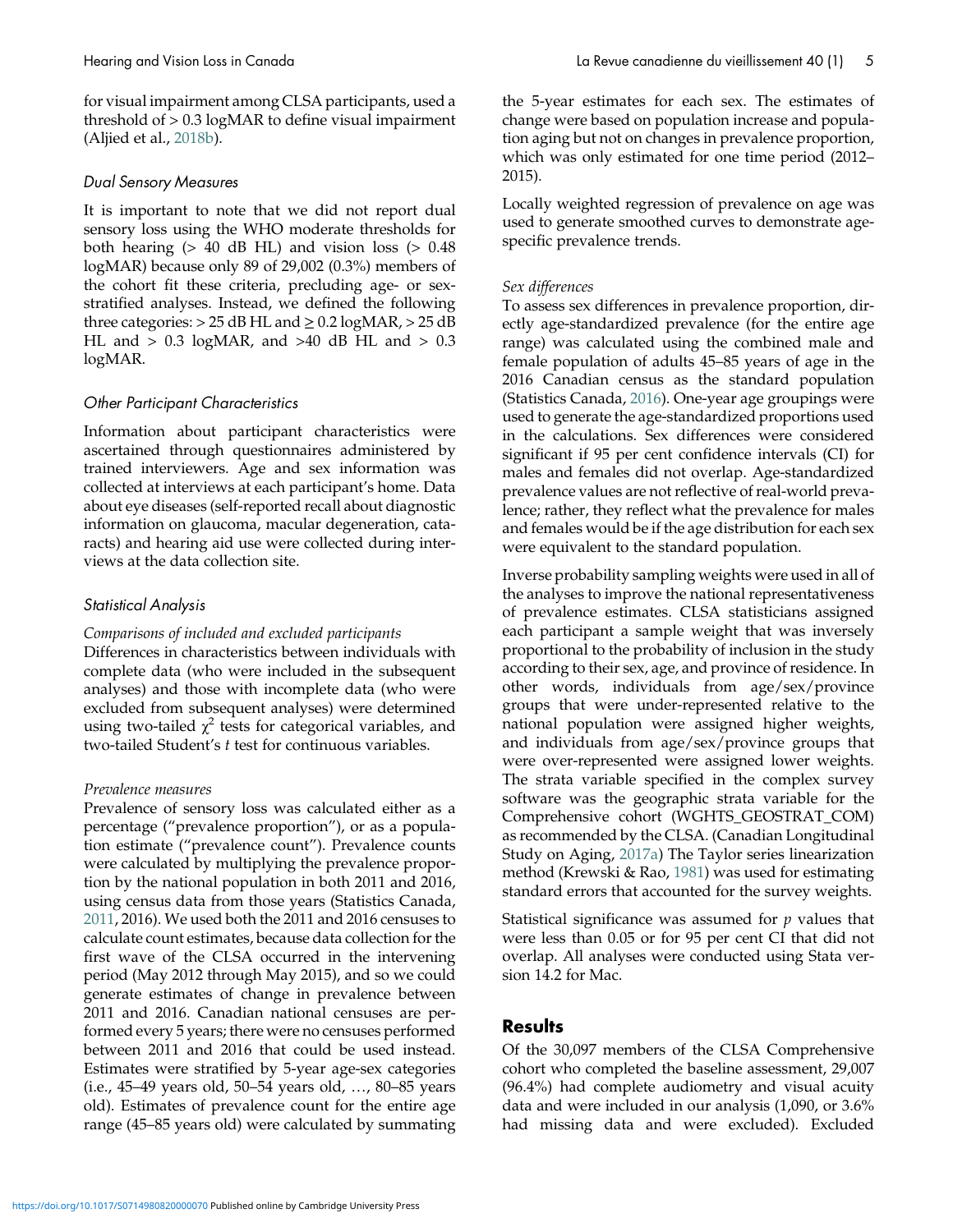| Variable                                                                         |                                                                                                                                                                                                                                                   | <b>Group with Complete Data</b><br>$(n=29,007; 96.4\%)$                                      | Group with Missing Data<br>$(n=1,090; 3.6\%)$                                      | p                                                   |
|----------------------------------------------------------------------------------|---------------------------------------------------------------------------------------------------------------------------------------------------------------------------------------------------------------------------------------------------|----------------------------------------------------------------------------------------------|------------------------------------------------------------------------------------|-----------------------------------------------------|
| Hearing                                                                          | Pure tone average (PTA) in better ear (SD)<br>PTA>25 dB HL (n, col%)<br>PTA>35 dB HL (n, col%)<br>$PTA > 40$ dB HL (n, col%)<br>PTA>50 dB HL (n, col%)                                                                                            | 18.2 dB HL (11.5)<br>6,263 (21.6%)<br>2,813 (9.7%)<br>1,428 (5.0%)<br>424 (1.5%)             | 23.5 dB HL (13.8)<br>63 (39.4%)<br>28 (17.5%)<br>16 (10.1%)<br>$6(3.8\%)$          | < 0.001<br>< 0.001<br>< 0.001<br>0.003<br>0.017     |
| Visual acuity (VA)                                                               | Average binocular, habitually corrected<br>VA (logMAR, SD)<br>logMAR <a> <sub>2</sub> (n, col%)</a><br>$logMR \ge 0.3$ ( <i>n</i> , col%)<br>$logMR \ge 0.4$ ( <i>n</i> , col <sup>(<math>\%</math></sup> )<br>$logMR \ge 0.5$ ( <i>n</i> , col%) | 0.09(0.17)<br>8,590 (29.6%)<br>4,096 (14.1%)<br>2,096 (7.2%)<br>939 (3.2%)                   | 0.13(0.19)<br>310 (39.7%)<br>174 (22.3%)<br>97 (12.4%)<br>48 (6.2%)                | < 0.001<br>< 0.001<br>< 0.001<br>< 0.001<br>< 0.001 |
| Sex $(n, \text{col}\%)$                                                          | Females (n, col%)<br>Males $(n, col\%)$                                                                                                                                                                                                           | 14,765 (50.9%)<br>14,242 (49.1%)                                                             | 555 (50.9%)<br>535 (49.1%)                                                         | 0.992                                               |
| Age                                                                              | Average years of age (SD)                                                                                                                                                                                                                         | 62.8 (10.2)                                                                                  | 65.9 (10.5)                                                                        | < 0.001                                             |
| Annual household<br>income (n, col%)                                             | $\geq$ \$150,000<br>\$100,000-149,000<br>\$50,000-99,000<br>\$20,000-49,000<br>$<$ \$20,000<br>Do not know/refused/missing                                                                                                                        | 4,665 (16.1%)<br>5,345 (18.4)<br>9,604 (33.1)<br>6,078(21.0)<br>1,462(5.0)<br>1,849 (6.4)    | 134 (12.3%)<br>175 (16.1)<br>303 (27.8)<br>282 (25.9)<br>104 (9.5)<br>92 (8.4)     | < 0.001                                             |
| Education (n, col %)                                                             | Post-secondary degree<br>Post-secondary education, no degree<br>Secondary school graduate<br>Less than secondary school graduation                                                                                                                | 22,524 (77.8%)<br>2,121(7.3)<br>2,737(9.5)<br>1,570 (5.4)                                    | 787 (73.6%)<br>111 (10.4)<br>99 (9.3)<br>73 (6.8)                                  | < 0.001                                             |
| "White" cultural background (n, col %)<br>Self-rated general<br>health (n, col%) | Excellent<br>Very good<br>Good<br>Fair<br>Poor                                                                                                                                                                                                    | 27,349 (94.3%)<br>5,786 (20.0%)<br>12,014 (41.5)<br>8,547 (29.5)<br>2,199 (7.6)<br>438 (1.5) | 1,001 (93.2%)<br>206 (19.2%)<br>400 (37.3)<br>325 (30.3)<br>113 (10.5)<br>29 (2.7) | 0.135<br>< 0.001                                    |

#### <span id="page-5-0"></span>Table 1: Characteristics of individuals with complete and missing data

Note. <sup>p</sup> value reflects the difference in each characteristic between the groups with complete and missing data. The Student <sup>t</sup> test was used for continuous variables, and the  $\chi^2$  test was used for categorical variables.  $SD =$  standard deviation;  $HL =$  hearing loss;  $MAR =$  minimum angle of resolution.

participants were more likely to be older, have lower income and education, poorer self-rated health, and worse hearing and vision than participants with complete data (Table 1).

#### Prevalence of Degrees of Sensory Loss by Age and Sex

[Table 2](#page-6-0) breaks down the full cohort (i.e., all participants, 45–85 years of age) according to mild, moderate, and severe hearing and vision loss categories. Among males, 66.8 per cent had no impairment, 17.3 per cent had HL, and 22.2 per cent had vision loss. Among females, 65.7 per cent had no impairment, 12.8 per cent had HL, and 26.5 per cent had vision loss. The majority of individuals with hearing and/or vision loss had mild impairment. For example, 13.4 per cent of males had mild HL, 3.7 per cent had moderate HL, and 0.4 per cent had severe HL (compared with 11.3%, 2.3%, and 0.2% of females, respectively). For vision, 19.8 per cent of males had mild impairment and 2.4 per cent had moderate impairment (compared with 23.9% and 2.6% of females, respectively). Similarly, most individuals with dual sensory loss had mild HL and mild vision loss. Out of the total population, 6.4 per cent of males had dual sensory loss, with 4.1 per cent having both mild HL and mild vision loss. The remainder (2.3%) had at least moderate impairment in one or both senses. Similarly, 6.0 per cent of females had dual sensory loss with 4.3 per cent having mild losses in both senses and 1.8 per cent having moderate impairment in one or both senses.

#### Sex Differences

Males were more likely than females to have HL and dual sensory loss. The age-standardized prevalence of HL (pure tone average [PTA] > 25 dB HL) for males was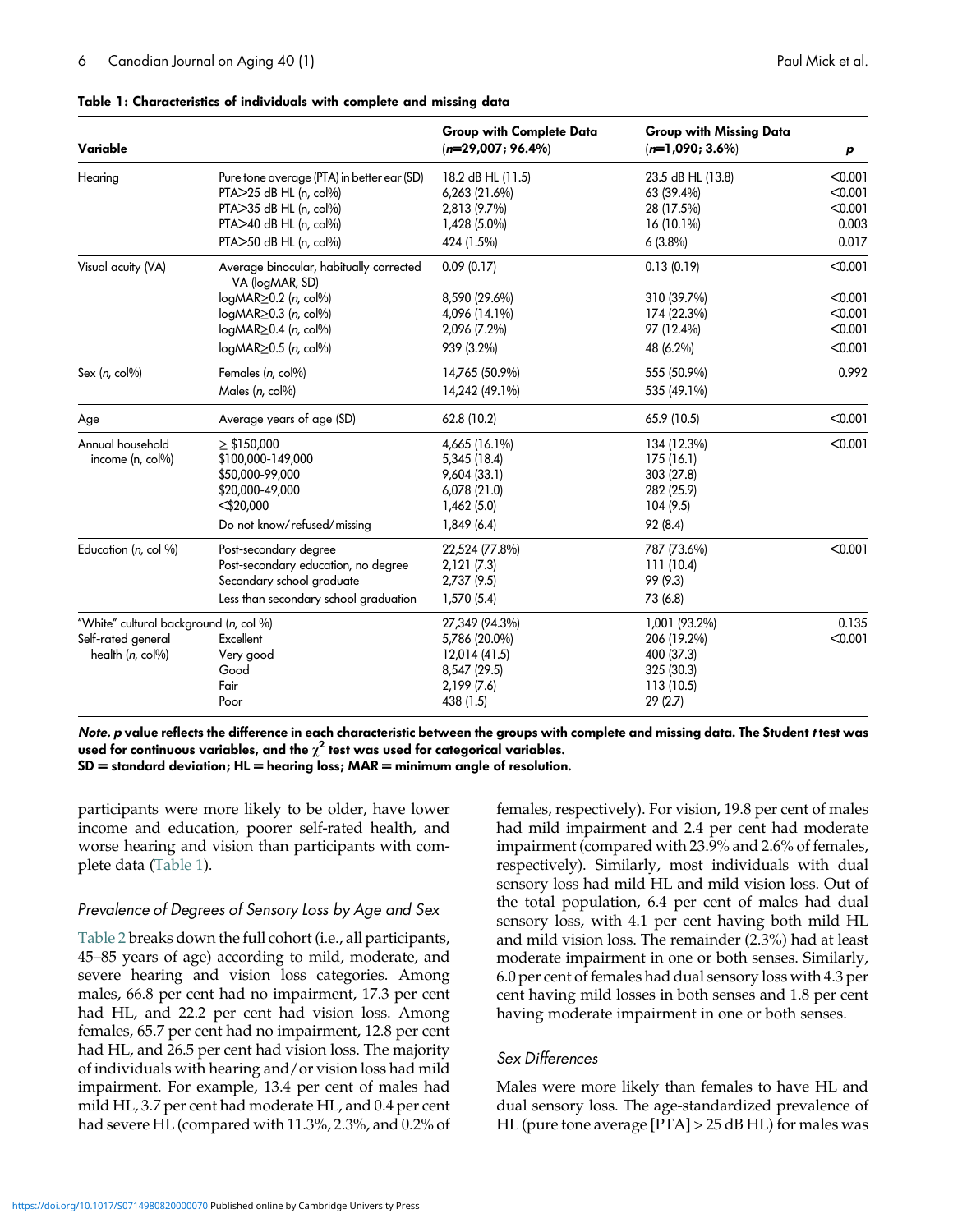|                                                                                                                                                                                                                                                                                                                                                              |                  |                                 |                            |                                  |                       | Hearing Loss (HL) (Pure Tone Average of 500, 1000, 2000, and 4000 Hz in the Better Ear) |                      |                                  |                             |                     |                                  |                             |                  |                                 |                            |
|--------------------------------------------------------------------------------------------------------------------------------------------------------------------------------------------------------------------------------------------------------------------------------------------------------------------------------------------------------------|------------------|---------------------------------|----------------------------|----------------------------------|-----------------------|-----------------------------------------------------------------------------------------|----------------------|----------------------------------|-----------------------------|---------------------|----------------------------------|-----------------------------|------------------|---------------------------------|----------------------------|
| Vision Loss (Binocular Visual                                                                                                                                                                                                                                                                                                                                | None (≤25 dB H   |                                 |                            |                                  | Mild (25-40 dB HL)    |                                                                                         |                      |                                  | Moderate (40-60 dB HL)      |                     |                                  | Severe (>60 dB HL)          | Row Total        |                                 |                            |
| Acuity, Habitual Correction, in logMAR)                                                                                                                                                                                                                                                                                                                      | c                | S,                              | 95% CI                     | E                                | \$                    | 95% CI                                                                                  | E                    | \$                               | 95% CI                      | c                   | \$                               | 95% CI                      | E                | S,                              | 95% CI                     |
| Females<br>Males<br>None<br>(50.2)                                                                                                                                                                                                                                                                                                                           | 8,776<br>8,151   | 66.8<br>65.7                    | 65.8-67.7<br>64.8-66.6     | 1,597<br>דקן<br>ר                | 6.5<br>$\overline{8}$ | 8.2-9.2<br>$6.0 - 6.9$                                                                  | 426<br>229           | $\ddot{5}$<br>្ល                 | $1.8 - 2.3$<br>$1.0 - 1.4$  | 88<br>8g            | $\overline{0}$<br>$\overline{0}$ | $0.08 - 0.2$<br>$0.1 - 0.3$ | 10,205<br>10,212 | 77.8<br>73.5                    | 77.0-78.6<br>72.7-74.3     |
| Female<br>Males<br>$0.2 - 0.48$<br><b>Nild</b>                                                                                                                                                                                                                                                                                                               | 2,982<br>2,236   | $\frac{2}{4}$<br>$\frac{85}{6}$ | $13.4 - 14.9$<br>17.8-19.3 | 872<br>176                       | 43                    | $3.9 - 4.6$<br>$3.8 - 4.4$                                                              | 34<br>22             | $\overline{a}$<br>$\overline{A}$ | $0.09 - 1.2$<br>$1.2 - 1.6$ | $\frac{8}{1}$<br>38 | 0.07<br>5                        | $0.03 - 0.1$<br>0.08-0.2    | 3.559<br>4,092   | 19.8<br>23.9                    | 19.0-20.6<br>23.1-24.7     |
| Females<br>Males<br>Moderate<br>$(0.48 - 1.0)$                                                                                                                                                                                                                                                                                                               | 278<br>321       |                                 | $1.4 - 1.9$<br>$1.7 - 2.2$ | $\frac{140}{1}$<br>$\frac{4}{1}$ | o.o<br>8.o            | $0.5 - 0.07$<br>$0.4 - 0.7$                                                             | 28<br>$\frac{4}{6}$  | S<br>ြ                           | $0.06 - 0.2$<br>$0.1 - 0.2$ |                     | 0.03<br>0.02                     | $0 - 005$<br>$0 - 0.04$     | 468<br>471       | 24<br>26                        | $2.3 - 2.9$<br>$2.1 - 2.7$ |
| Females<br>Males<br>Column total                                                                                                                                                                                                                                                                                                                             | 10,665<br>12,079 | 82.6<br>86.2                    | 81.9-83.3<br>85.6-86.8     | 2,678<br>2,157                   | 13.4<br>11.3          | $12.8 - 14.0$<br>$10.7 - 11.8$                                                          | 479<br>$\frac{8}{8}$ | 23                               | $2.1 - 2.6$<br>$3.3 - 4.0$  | 83<br>50            | $\overline{0}$<br>$\sim$         | $0.3 - 0.5$<br>$0.2 - 0.3$  | 14,242<br>14,765 | $\overline{5}$<br>$\frac{8}{1}$ |                            |
| Note. n refers to number of study participants (unweighted). % refers to the estimated percentage of the Canadian population 45–85 years of age in the specified hearing and<br>vision category (weighted estimate). 95% O refers to 95% confidence interval for % (weighted estimate). Shaded area indicates dual sensory loss. There were no procedures in |                  |                                 |                            |                                  |                       |                                                                                         |                      |                                  |                             |                     |                                  |                             |                  |                                 |                            |

<span id="page-6-0"></span>Hearing and Vision Loss in Canada La Revue canadienne du vieillissement 40 (1) 7

20.7 per cent (95% CI: 20.1–21.4) versus 15.3% (95% CI: 14.7–15.9) for females. The age-standardized prevalence of dual sensory loss ( $> 25$  dB HL and  $\geq 0.2$ logMAR) for males was 8.1 per cent (95% CI: 7.7–8.5) versus 6.8% (95% CI: 6.4–7.2) for females. Females were more likely than males to have mild vision loss  $\geq 0.2$ logMAR but not vision loss > 0.48 logMAR, for which there was no difference between sexes. The agestandardized prevalence of vision  $loss \geq 0.2$  logMAR was 27.9 per cent (95% CI: 27.1–28.7) for females and 24.6 per cent (95% CI: 23.8–25.4) for males.

#### HL

place to confirm "severe" vision loss in the Canadian Longitudinal Study on Aging (CLSA) (i.e., VA worse than 1.0). Individuals who could not read the Early Treatment Diabetic

place to confirm "severe" vision loss in the Canadian Longitudinal Study on Aging (CLSA) (i.e., VA worse than 1.0). Individuals who could not read the Early Treatment Diabetic

Retinopathy Study (ETDRS) chart (

MAR = minimum angle of resolution.

MAR = minimum angle of resolution

Retinopathy Study (ETDRS) chart ( $n=9$ ) were excluded from analysis.

 $n = 9$ ) were excluded from analysis.

#### Prevalence proportion and count

[Table 3](#page-7-0) (and Supplementary Figure 1) demonstrate that the proportion of individuals with HL increases exponentially with age. For many age groups, the percentage of males with HL appeared to be higher than the percentage of females, but despite this trend, among 80–85-year- olds, there were more females with HL (> 25 dB HL) because of the higher survival rate among females.

Between 2011 and 2016, the number of males 45–85 years of age with HL (> 25 dB HL) increased from 1,280,000 to 1,480,000 (15.7% increase), whereas the number with HL (> 40 dB HL) increased from 309,000 to 356,000 (15.3% increase). The number of females 45– 85 years with HL (> 25 dB HL) increased from 1,110,000 to 1,240,000 (11.8% increase), whereas the number with HL (> 40 dB HL) increased from 215,000 to 237,000 (10.3% increase).

#### Prevalence of HL as defined by the GBD study

Similar prevalence results were obtained using the GBD classification of hearing; details are presented in Supplementary [Tables 1](#page-5-0)–3.

#### Cumulative distributions according to pure-tone average

[Figure 1](#page-10-0) (upper panel) describes the reverse cumulative prevalence of HL according to pure-tone average, stratified by age group. Cumulative prevalence declines with increasing severity of loss following an inverse sigmoid curve. The lines (each denoting a 5-year age group) become increasingly spread apart with advancing age, again demonstrating the exponential increase in prevalence proportion with advancing age. This figure also shows that although various categories are used to classify impairment, in reality, abilities exist in a continuum across the population.

#### Use of hearing devices as a function of hearing ability

[Table 4](#page-7-0) shows the prevalence of hearing device use (hearing aid, amplification device, or cochlear implant) according to PTA. Hearing device use was significantly

Table 2: Prevalence (proportion) of Canadians 45

–85 years old with varying degrees of hearing and vision loss

Table 2: Prevalence (proportion) of Canadians 45–85 years old with varying degrees of hearing and vision loss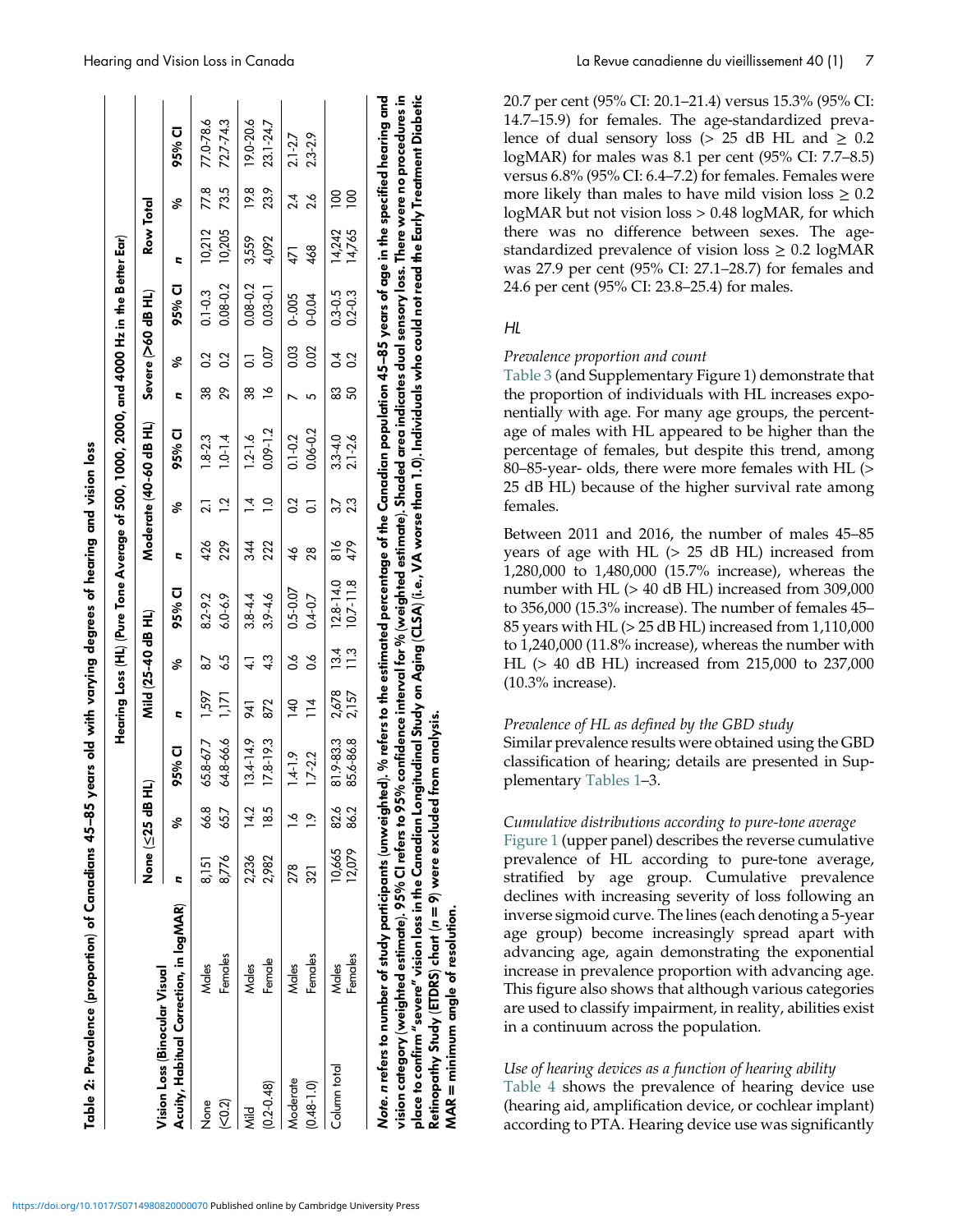|         |                |                                                            | $PTA > 25$ dB HL |                         |           |                              | $PTA > 40$ dB HL |                         |         |
|---------|----------------|------------------------------------------------------------|------------------|-------------------------|-----------|------------------------------|------------------|-------------------------|---------|
|         |                | <b>Prevalence Proportion</b>                               |                  | <b>Prevalence Count</b> |           | <b>Prevalence Proportion</b> |                  | <b>Prevalence Count</b> |         |
|         | Age $(y)$      | $(Row \%)$                                                 | 95% CI           | 2011                    | 2016      | $(Row \%)$                   | 95% CI           | 2011                    | 2016    |
| Males   | 45-49          | 2.8                                                        | $1.8 - 3.8$      | 36,927                  | 32,420    | 0.4                          | $0.06 - 0.8$     | 5,763                   | 5,060   |
|         | 50-54          | 5.6                                                        | $4.5 - 6.8$      | 73,661                  | 74,209    | 0.8                          | $0.4 - 1.2$      | 10,618                  | 10,697  |
|         | 55-59          | 8.8                                                        | $7.4 - 10.1$     | 100,492                 | 112,570   | 1.8                          | $1.1 - 2.4$      | 20,373                  | 22,821  |
|         | 60-64          | 16.2                                                       | 14.5-17.8        | 162,264                 | 180,421   | 2.7                          | $2.0 - 3.4$      | 26,954                  | 29,970  |
|         | 65-69          | 27.8                                                       | 25.5-30.1        | 205,268                 | 265,084   | 5.0                          | $3.9 - 6.1$      | 36,891                  | 47,641  |
|         | 70-74          | 38.3                                                       | 35.4-41.2        | 208,206                 | 259,750   | 7.6                          | $6.1 - 9.2$      | 41,542                  | 51,826  |
|         | 75-79          | 57.1                                                       | 54.0-60.1        | 238,447                 | 267,889   | 17.0                         | 14.7-19.3        | 70,973                  | 79,736  |
|         | 80-85          | 75.9                                                       | 72.6-79.1        | 251,359                 | 284,750   | 28.9                         | 25.2-32.7        | 95,812                  | 108,540 |
|         | $\Sigma$ 45-85 |                                                            |                  | 1,276,625               | 1,477,093 |                              |                  | 308,926                 | 356,292 |
|         |                | % change in $\Sigma$ 45-85 year prevalence count 2011-2016 |                  |                         | 15.7%     |                              |                  |                         | 15.3%   |
| Females | 45-49          | 2.2                                                        | $1.4 - 3.0$      | 30,164                  | 26,735    | 0.5                          | $0.1 - 0.9$      | 6,689                   | 5,929   |
|         | 50-54          | 3.0                                                        | $2.2 - 3.7$      | 40,572                  | 40,854    | 0.3                          | $0.1 - 0.5$      | 3,775                   | 3,801   |
|         | 55-59          | 6.3                                                        | $5.1 - 7.5$      | 76,300                  | 85,361    | 0.4                          | $0.2 - 0.6$      | 4,897                   | 5,479   |
|         | 60-64          | 10.2                                                       | $8.8 - 11.7$     | 107,580                 | 120,454   | 1.4                          | $0.9 - 2.0$      | 14,845                  | 16,621  |
|         | 65-69          | 16.7                                                       | 14.9-18.5        | 131,709                 | 171,321   | 2.9                          | $2.0 - 3.8$      | 23,003                  | 29,921  |
|         | 70-74          | 29.2                                                       | 26.4-31.9        | 176,736                 | 215,371   | 4.4                          | $3.2 - 5.5$      | 26,662                  | 32,491  |
|         | 75-79          | 46.4                                                       | 43.3-49.5        | 234,132                 | 256,186   | 9.7                          | $7.8 - 11.5$     | 48,788                  | 53,383  |
|         | 80-85          | 64.8                                                       | 61.2-68.4        | 310,219                 | 321,645   | 18.1                         | 15.2-21.0        | 86,558                  | 89,746  |
|         | $\Sigma$ 45-85 |                                                            |                  | 1,107,412               | 1,237,927 |                              |                  | 215,218                 | 237,372 |
|         |                | % change in $\Sigma$ 45-85 yr prevalence count 2011-2016   |                  |                         | 11.8%     |                              |                  |                         | 10.3%   |

<span id="page-7-0"></span>Table 3: Hearing loss (HL) prevalence among Canadians 45–85 years old based on pure-tone threshold average (PTA) of 500, 1000, 2000, and 4000 Hz in the better ear

Note. Prevalence counts were calculated by multiplying the displayed prevalence proportion (which was based on data collected between 2012 and 2015) by the population of Canadians in each age category using data from the 2011 census and the 2016 census. Row % refers to the percentage of males or females within each age group who had hearing worse than the thresholds listed. Prevalence counts were calculated by multiplying the prevalence proportion by the number of Canadians in the same age-sex category in 2011 and 2016 censuses. For reference, between 2011 and 2016 in Canada, the total population of males 45–85 years of age increased 8.0% and the total population of females 45–85 years of age increased 7.6%. CI = confidence interval.

Table 4: Prevalence of hearing device use (hearing aid, amplifier or cochlear implant)

|                                           |                                                               | Females                                                            |                                                               | Males                                                              |
|-------------------------------------------|---------------------------------------------------------------|--------------------------------------------------------------------|---------------------------------------------------------------|--------------------------------------------------------------------|
| <b>Pure Tone</b><br>Average (PTA) (dB HL) | Percentage Using a<br><b>Hearing Device</b><br>(Row%, 95% CI) | Percentage of All<br><b>Hearing Device Users</b><br>(Col%, 95% CI) | Percentage Using a<br><b>Hearing Device</b><br>(Row%, 95% CI) | Percentage of<br><b>All Hearing Device Users</b><br>(Col%, 95% CI) |
| $25$                                      | $0.3(0.2-0.4)$                                                | $10.8(7.5-14.1)$                                                   | $0.9(0.7-10.4)$                                               | 16.7 (13.5-19.8)                                                   |
| $(25-30)$                                 | $4.7(3.2-6.1)$                                                | $10.0 (7.0 - 13.0)$                                                | $8.1(6.3-9.9)$                                                | 12.3 (9.7-14.9)                                                    |
| $(30-35)$                                 | $12.6(9.6-15.5)$                                              | 17.8 (13.7-21.8)                                                   | 13.4 (10.5-16.3)                                              | 12.9 (10.1-15.6)                                                   |
| $(35 - 40)$                               | 20.9 (16.4-25.5)                                              | 17.6 (13.8-21.7)                                                   | 22.5 (18.3-26.7)                                              | 15.1 (12.1-18.0)                                                   |
| $(40-45)$                                 | 30.9 (24.0-37.7)                                              | 14.3 (10.8-17.8)                                                   | 38.6 (32.8-44.5)                                              | 16.7 (13.8-19.5)                                                   |
| $(45-50)$                                 | 49.5 (39.0-60.0)                                              | $12.3(9.0-15.6)$                                                   | 44.4 (36.8-52.1)                                              | $11.1 (8.8-13.4)$                                                  |
| $(50-55)$                                 | 55.5 (41.8-69.1)                                              | $7.0(4.4-9.5)$                                                     | 49.1 (37.2-60.9)                                              | $6.0(4.3-7.7)$                                                     |
| $(55-60)$                                 | 65.8 (48.4-83.1)                                              | $5.0(2.8-7.3)$                                                     | 73.0 (60.2-85.9)                                              | $4.4(2.8-6.0)$                                                     |
| >60                                       | 55.3 (38.6-72.0)                                              | $5.1(2.9 - 7.4)$                                                   | 52.9 (38.7-67.1)                                              | $4.9(3.3-6.6)$                                                     |
| Total                                     |                                                               | 100%                                                               |                                                               | 100%                                                               |
| >25                                       | $15.5(14.1-17.0)$                                             |                                                                    | 20.1 (18.6-21.6)                                              |                                                                    |
| >40                                       | 24.7 (21.6-27.9)                                              |                                                                    | 31.6 (28.5-34.7)                                              |                                                                    |

Note: Row % refers to the percentage of females or males within each PTA group who use a hearing device. Col % refers to the percentage of female or male hearing device users who belong to each PTA group.

 $CI =$  confidence interval.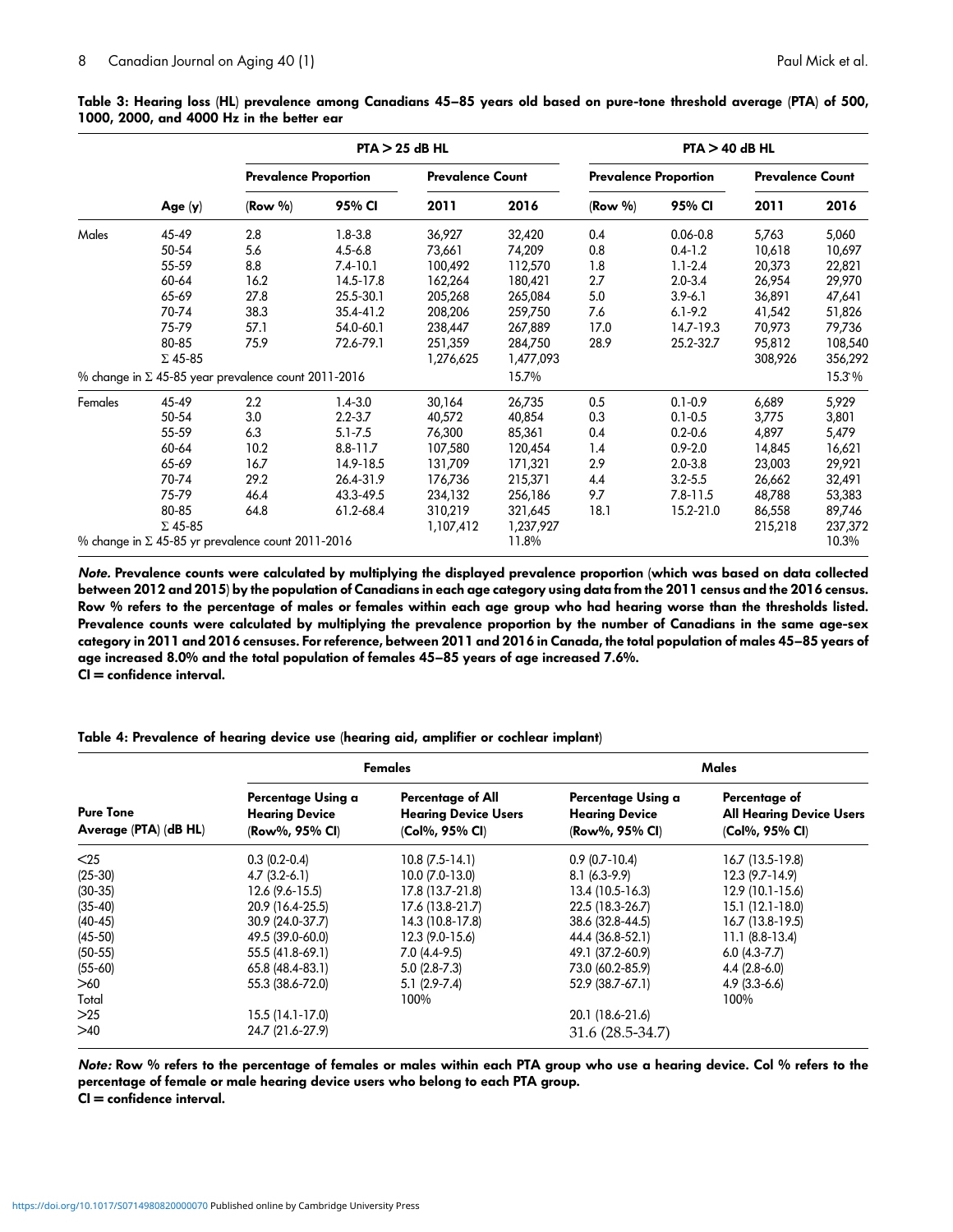more common among males than females. Devices were used by 20.1 per cent (95% CI: 18.6–21.6) of males and 15.5 per cent (95% CI: 14.1–17.0) of females with a  $PTA > 25$  dB HL; they were used by 31.6 per cent (95%) CI: 28.5–34.7) of males and 24.7 per cent of females (95% CI: 21.6–27.9) with a PTA  $>$  40 dB HL. As expected, the likelihood of using a hearing device sharply increases with severity of hearing loss, ranging from 0.3 per cent  $(PTA \leq 25 dB HL)$  to 65.8 per cent (PTA of 55–60 dB HL) in females, and from 0.9 per cent ( $\text{PTA} \leq 25 \text{ dB HL}$ ) to 73.0 per cent (PTA of 55–60 dB HL) in males. In contrast, the absolute numbers of hearing device users were more evenly distributed across the PTA spectrum; note that 56.2 per cent of female and 57.0 per cent of male hearing device users had a PTA  $\leq$  40 dB HL. The discrepancy is explained by the much higher population of individuals with normal hearing or mild hearing loss compared with moderate-severe hearing loss. Glasses or contact lens use was nearly ubiquitous (84.2% of males [95% CI 83.3–85.0]; 88.4% of females [95% CI 87.8–89.1]) and therefore a detailed analysis of their use was not performed. Aljied et al. [\(2018b\)](#page-17-0) have previously examined the frequency and predictors of visiting an eye care professional in Canada using data from the first wave of the CLSA.

#### Vision Loss

#### Prevalence proportion and count

[Table 5](#page-9-0) (and Supplementary Figure 2) displays vision loss prevalence. The proportion of individuals with vision loss increases steadily with age, but the increase is more gradual than for HL. As a reminder, visual acuity in this study is measured with binocular habitual correction unless stated otherwise.

The prevalence count for visual acuity  $\geq 0.2$  logMAR increased in both males and females to a maximum among people 65–69 years before slightly diminishing at older ages. The population of males with vision loss ≥ 0.2 logMAR increased from 1,570,000 to 1,790,000 (13.5% increase) between 2011 and 2016; the population with vision loss > 0.3 logMAR increased from 379,000 to 431,000 (13.7% increase). For females, the population with vision loss  $\geq$  0.2 logMAR increased from 2,000,000 to 2,220,000 (11.3% increase) and the population with vision loss > 0.3 logMAR increased from 444,000 to 493,000 (10.9% increase) during the same time frame.

## Cumulative distributions as a function of visual acuity

[Figure 1](#page-10-0) (lower panel) describes the reverse cumulative prevalence of vision loss according to visual acuity, stratified by age group. As for hearing, cumulative prevalence declines with increasing severity of impairment following an inverse sigmoid curve. In contrast to hearing, however, the separation between the age-specific lines is relatively uniform, demonstrating the more linear increase in prevalence proportion with age.

#### Prevalence of causes of vision loss

[Table 6](#page-11-0) displays the national crude- and agestandardized prevalence of the eye diseases reported in the CLSA (also reported by Aljied et al. [\[2018a](#page-17-0)], but in our article stratified by sex), and the degree of refractive error among individuals with vision loss (binocular habitually corrected visual acuity  $\geq 0.2$  logMAR). The prevalence of self-reported macular degeneration, cataracts, or glaucoma was relatively low (range: 2.7–6.3%). When comparing crude values, macular degeneration was significantly more common among females than among males; however, the difference was not significant after adjustment for age. Cataracts (both previously corrected and current) were more common among females than males when comparing both crude and age-standardized prevalence values. In contrast, refractive error (among the population with binocular habitually corrected visual acuity  $\geq 0.2$  logMAR ) was more prevalent among males than among females, even after adjusting for age differences. The prevalence of refractive error decreased exponentially with severity of refractive error.

#### Dual Sensory Loss

#### Prevalence proportion and count

[Table 7](#page-12-0) and Supplementary Figure 3 show dual sensory loss prevalence. The prevalence proportion of dual sensory loss increased exponentially with age for both males and females, whereas the count increased monotonically. Below the age of 75 years, there were more males than females with dual sensory loss (> 25 dB HL and  $\geq$  0.2 logMAR), but the situation was reversed in older age groups. Across all age groups, there were more males than females with dual sensory loss when the stricter thresholds (> 40 dB HL and > 0.3 logMAR) were used. The population of males with dual sensory loss ( $> 25$  dB HL and  $\geq 0.2$  logMAR) increased from 487,000 to 569,000 (16.8% increase) between 2011 and 2016, whereas the population with more severe dual sensory loss  $(> 40$  dB HL and  $> 0.3$ logMAR) increased from 39,000 to 45,000 (15.4% increase). The population of females with dual sensory loss ( $> 25$  dB HL and  $\geq 0.2$  logMAR) increased from 500,000 to 555,000 (10.9% increase) between 2011 and 2016, whereas the population with more severe dual sensory loss ( $> 40$  dB HL and  $\geq 0.4$ logMAR) increased from 26,000 to 29,000 (8.8% increase).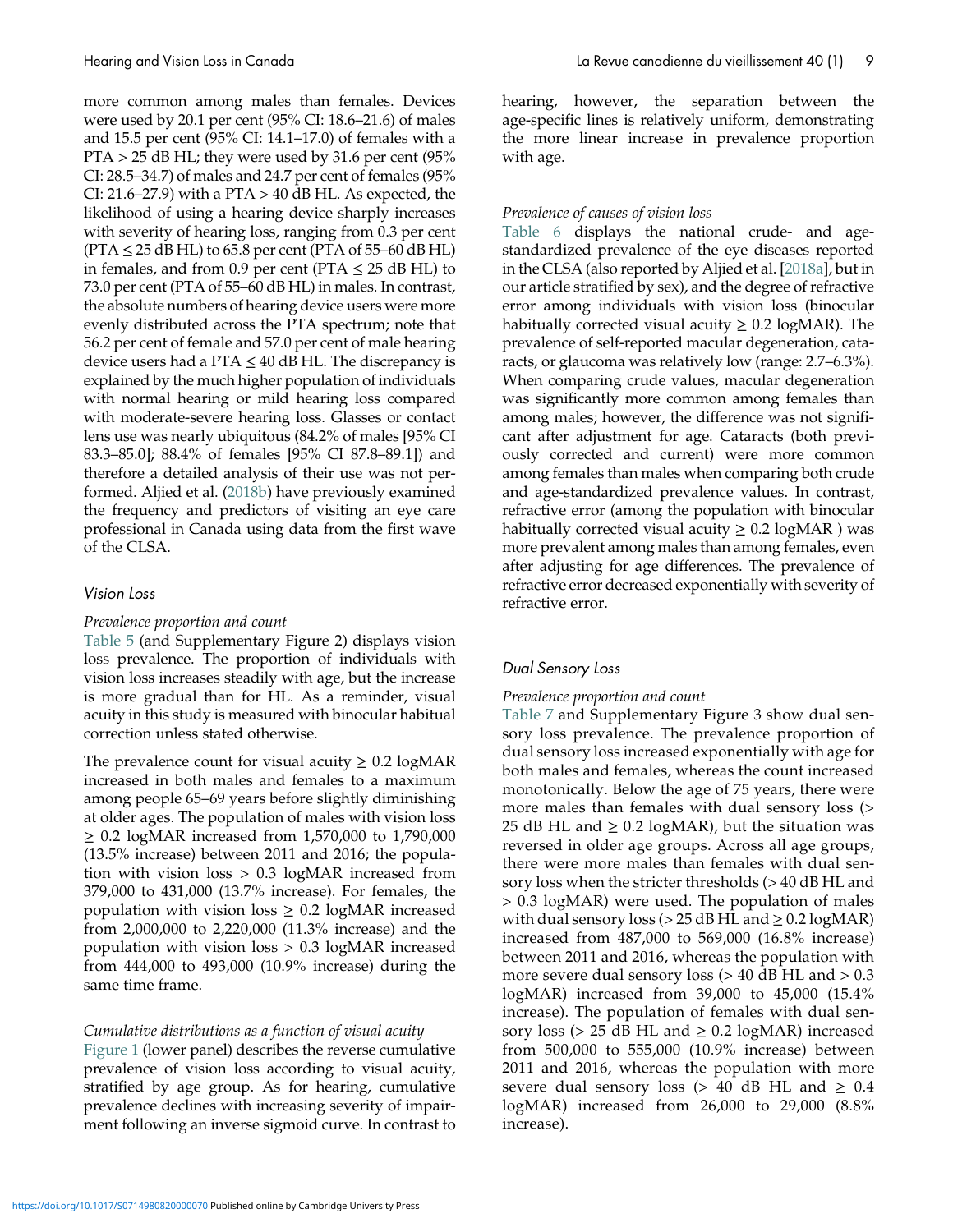|         |                |       | Visual Acuity $\geq 0.2$ logMAR (20/32)                    |                         |           |       | Visual Acuity $> 0.3$ logMAR (20/40) |                         |         |      | Visual Acuity $> 0.48$ logMAR (20/60) |                         |         |
|---------|----------------|-------|------------------------------------------------------------|-------------------------|-----------|-------|--------------------------------------|-------------------------|---------|------|---------------------------------------|-------------------------|---------|
|         |                |       | <b>Prevalence Proportion</b>                               | <b>Prevalence Count</b> |           |       | <b>Prevalence Proportion</b>         | <b>Prevalence Count</b> |         |      | <b>Prevalence Proportion</b>          | <b>Prevalence Count</b> |         |
|         | Age $(y)$      | Row % | 95% CI                                                     | 2011                    | 2016      | Row % | 95% CI                               | 2011                    | 2016    | Row% | 95% CI                                | 2011                    | 2016    |
| Males   | 45-49          | 8.3   | $6.6 - 10.0$                                               | 109,176                 | 95,850    | 2.0   | $1.1 - 2.8$                          | 25,956                  | 22,788  | 0.7  | $0.3 - 1.2$                           | 9,328                   | 8,190   |
|         | 50-54          | 13.7  | 12.0-15.4                                                  | 179,117                 | 180,449   | 2.5   | $1.7 - 3.2$                          | 32,601                  | 32,843  | 1.3  | $0.8 - 1.8$                           | 16,861                  | 16,987  |
|         | 55-59          | 18.0  | 16.1-20.0                                                  | 207,020                 | 231,901   | 3.3   | $2.4 - 4.2$                          | 38,212                  | 42,805  | 1.9  | $1.2 - 2.6$                           | 21,846                  | 24,472  |
|         | 60-64          | 23.9  | 22.0-25.8                                                  | 239,542                 | 266,346   | 5.9   | $4.8 - 7.0$                          | 59,415                  | 66,063  | 2.5  | $1.7 - 3.2$                           | 24,662                  | 27,421  |
|         | 65-69          | 32.3  | 29.9-34.7                                                  | 238,166                 | 307,569   | 7.0   | $5.7 - 8.3$                          | 51,918                  | 67,048  | 3.1  | $2.2 - 3.9$                           | 22,789                  | 29,430  |
|         | 70-74          | 40.9  | 38.0-43.8                                                  | 221,997                 | 276,955   | 10.0  | $8.2 - 11.8$                         | 54,276                  | 67,713  | 4.0  | $2.8 - 5.2$                           | 21,859                  | 27,270  |
|         | 75-79          | 45.5  | 42.5-48.5                                                  | 190,226                 | 213,714   | 13.3  | 11.3-15.3                            | 55,517                  | 62,372  | 6.0  | $4.7 - 7.3$                           | 25,033                  | 28,124  |
|         | 80-85          | 56.9  | 53.0-60.7                                                  | 188,316                 | 213,332   | 18.4  | 15.6-21.3                            | 61,099                  | 69,215  | 9.3  | $7.2 - 11.5$                          | 30,859                  | 34,958  |
|         | $\Sigma$ 45-85 |       |                                                            | 1,573,560               | 1,786,116 |       |                                      | 378,995                 | 430,848 |      |                                       | 173,238                 | 196,852 |
|         |                |       | % change in $\Sigma$ 45-85 year prevalence count 2011-2016 |                         | 13.5%     |       |                                      |                         | 13.7%   |      |                                       |                         | 12.0%   |
| Females | 45-49          | 10.6  | $8.8 - 12.5$                                               | 144,446                 | 128,023   | 2.3   | $1.4 - 3.1$                          | 30,748                  | 27,252  | 1.4  | $0.7 - 2.1$                           | 18,678                  | 16,398  |
|         | 50-54          | 16.3  | 14.5-18.0                                                  | 219,650                 | 221,177   | 2.8   | $2.0 - 3.5$                          | 37,511                  | 37,772  | 1.2  | $0.7 - 1.7$                           | 16,114                  | 16,234  |
|         | 55-59          | 22.2  | 20.2-24.2                                                  | 264,859                 | 296,313   | 4.4   | $3.4 - 5.4$                          | 52,592                  | 58,838  | 1.8  | $1.1 - 2.4$                           | 20,251                  | 22,686  |
|         | 60-64          | 27.9  | 25.8-30.0                                                  | 292,969                 | 328,027   | 5.5   | $4.4 - 6.6$                          | 57,829                  | 64,750  | 2.6  | $1.8 - 3.4$                           | 26,008                  | 28,918  |
|         | 65-69          | 33.7  | 31.3-36.0                                                  | 263,789                 | 343,124   | 6.8   | $5.6 - 8.0$                          | 53,274                  | 69,296  | 3.0  | $2.1 - 3.8$                           | 21,852                  | 28,219  |
|         | 70-74          | 44.3  | 41.3-47.4                                                  | 270,350                 | 329,451   | 9.9   | $8.2 - 11.6$                         | 60,203                  | 73,364  | 4.6  | $3.3 - 5.8$                           | 24,825                  | 30,971  |
|         | 75-79          | 51.5  | 48.4-54.7                                                  | 260,180                 | 284,688   | 12.9  | 10.9-15.0                            | 65,280                  | 71,429  | 5.7  | $4.2 - 7.1$                           | 23,757                  | 26,691  |
|         | 80-85          | 58.7  | 55.0-62.4                                                  | 280,791                 | 291,133   | 18.2  | 15.3-21.0                            | 86,958                  | 90,161  | 8.6  | $6.6 - 10.7$                          | 28,647                  | 32,453  |
|         | $\Sigma$ 45-85 |       |                                                            | 1,997,034               | 2,221,936 |       |                                      | 444,396                 | 492,862 |      |                                       | 180,132                 | 202,569 |
|         |                |       | % change in $\Sigma$ 45-85 year prevalence count 2011-2016 |                         | 11.3%     |       |                                      |                         | 10.9%   |      |                                       |                         | 11.1%   |

<span id="page-9-0"></span>Table 5: Vision loss prevalence among Canadians aged 45 –85 years of age

Note. Prevalence counts were calculated by multiplying the displayed prevalence proportion (which was based on data collected between 2012 and 2015) by the population of Canadians in each age category using data from the 2011 census and the 2016 censuses. Visual acuity was measured with binocular habitual correction. Row % refers to the percentage of males or females within each age group who have visual acuity worse than the thresholds listed. Prevalence counts were calculated by multiplying the row% value by the number of Canadians in the same age-sex category in the 2011 and 2016 censuses. For reference, between 2011 and 2016 in Canada, the total population of males 45 –85 years of age increased 8.0% and the total population of females 45 –85 years of age increased 7.6%.

 $MAR =$  minimum angle of resolution;  $CI =$  confidence interval.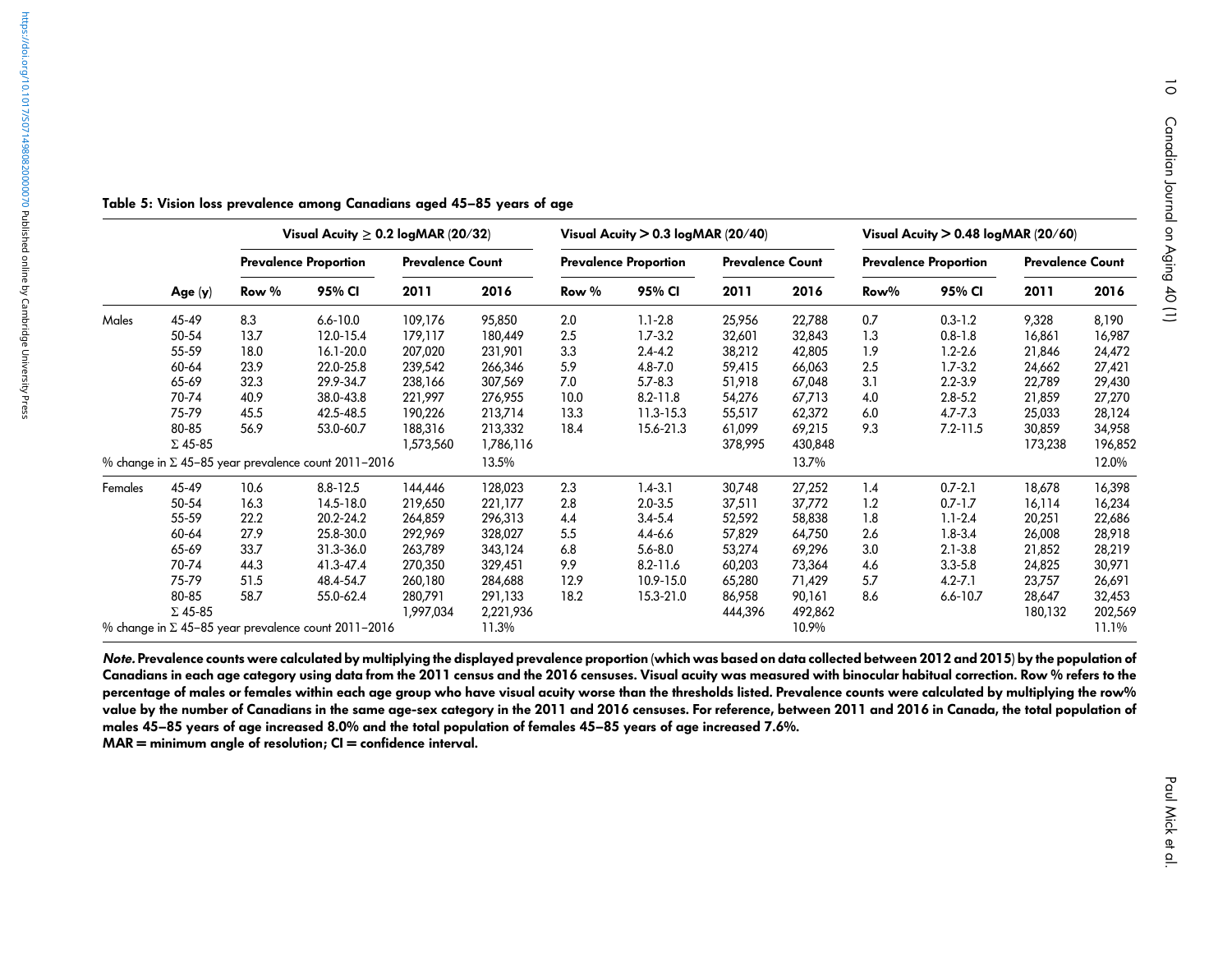<span id="page-10-0"></span>

Figure 1: Reverse cumulative prevalence curves for hearing loss (HL) (upper panel) and vision loss (VL) (lower panel). The value on the y-axis indicates the percentage of individuals with hearing or vision equal to or worse than the threshold on the x-axis

#### **Discussion**

The prevalence of hearing and vision loss among Canadians 45–85 years of age is high, and the proportion with sensory loss increases rapidly with age. In 2016, we estimated that approximately 2,700,000 Canadians 45– 85 years of age had at least mild HL (PTA > 25 dB HL), 4,000,000 had at least mild vision loss (logMAR  $\geq$  0.2) and 1,100,000 had at least mild impairments in both senses.

When considering the results, it is important to remember that most cases of impairment were mild, and that the functional impact of mild impairment varies considerably between individuals. For some, the effect may be negligible, whereas for others it may lead to considerable activity limitations and participation restrictions (Colenbrander, [2003](#page-17-0); Timmer, Hickson, & Launer, [2015\)](#page-20-0). Mild vision impairment has been associated with increased risk of hip fractures in women (Coleman et al., [2009\)](#page-17-0), and mild HL is associated with lower cognition, social isolation (Mick & Pichora-Fuller, [2016\)](#page-19-0), and dementia (Lin, Niparko, & Ferrucci, [2011](#page-18-0)). It should be noted that half of the hearing aid users in our sample only had mild HL, indicating that a mild impairment is sufficient to warrant seeking and obtaining treatment for many people. The definition of "mild" impairment varies in the literature for both hearing (Timmer et al., [2015\)](#page-20-0) and vision (World Health Organization, [2018a\)](#page-20-0). The lower limit for the definition of vision loss (0.2 logMAR) used in this study is based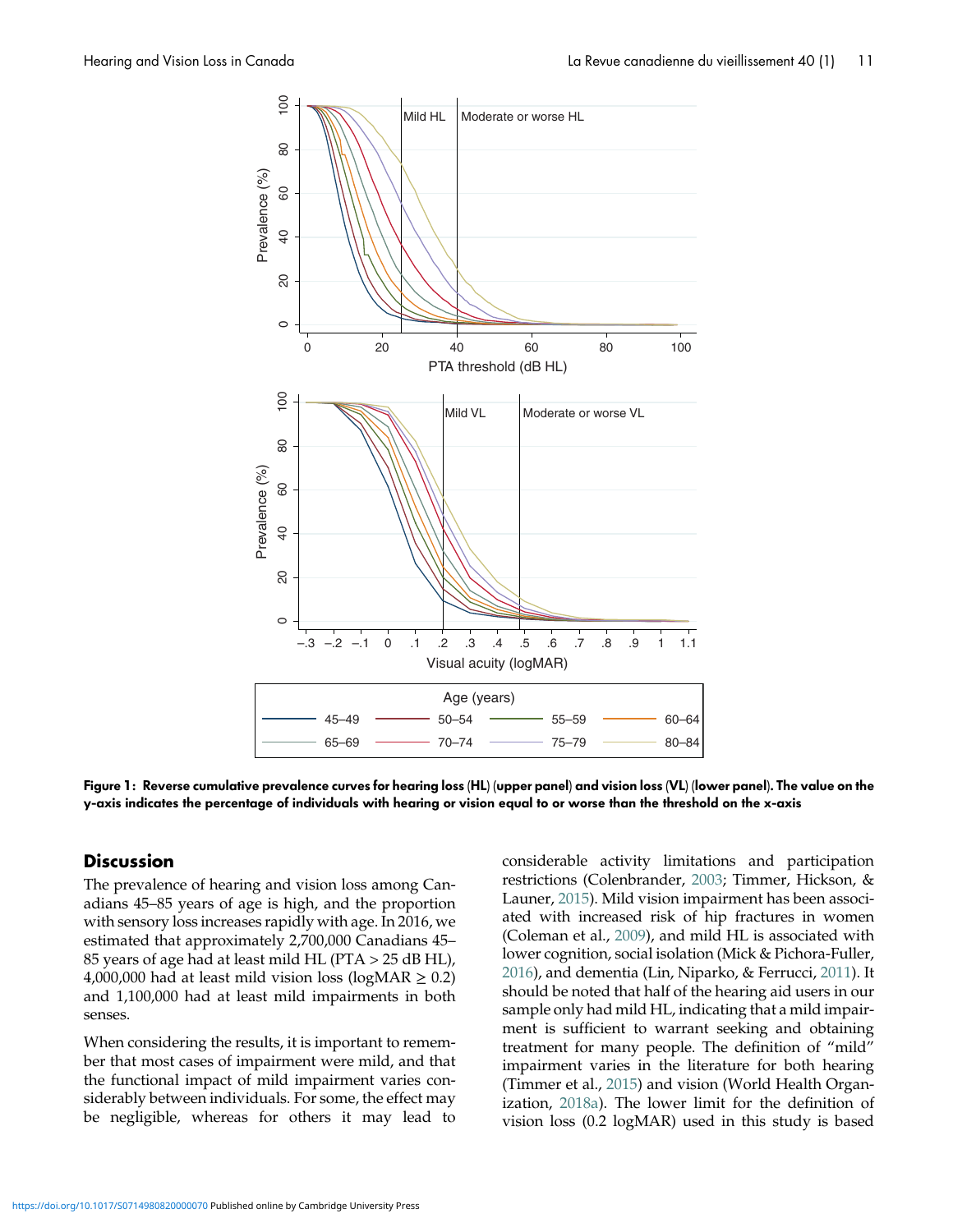logMAR) Females Males

<span id="page-11-0"></span>Table 6: Prevalence of eye diseases among the entire sample, and refractive error among individuals with vision loss (i.e., binocular habitually corrected visual acuity  $\geq$  0.2

|                                                                                                                   | Crude   |             | Age Standardized |             | Crude         |               | Age Standardized |              |
|-------------------------------------------------------------------------------------------------------------------|---------|-------------|------------------|-------------|---------------|---------------|------------------|--------------|
| <b>Eye Diseases among the Entire Sample</b>                                                                       | %       | 95% CI      | $\%$             | 95% CI      | $\%$          | 95% CI        | $\%$             | 95% CI       |
| Macular degeneration                                                                                              | $3.5*$  | $3.2 - 3.9$ | 3.9              | $3.1 - 4.2$ | $2.7*$        | $2.5 - 3.0$   | 3.2              | $2.9 - 3.5$  |
| Cataracts (previously corrected)                                                                                  | $5.4*$  | $5.0 - 5.8$ | $8.4*$           | $7.9 - 8.9$ | $4.5*$        | $4.1 - 4.8$   | $6.9*$           | $6.5 - 7.4$  |
| Cataracts (current)                                                                                               | $6.3*$  | $5.9 - 6.8$ | $8.6*$           | $8.0 - 9.1$ | $4.9*$        | $4.5 - 5.3$   | $6.7*$           | $6.2 - 7.2$  |
| Glaucoma                                                                                                          | 4.4     | $4.0 - 4.7$ | 4.6              | $4.3 - 5.0$ | 3.7           | $3.3 - 4.0$   | 4.4              | $4.0 - 4.7$  |
| Refractive error among individuals with binocular habitually<br>corrected visual acuity $\geq 0.2$ logMAR (20/32) | Col%    | 95% CI      | $\frac{0}{0}$    | 95% CI      | $\frac{0}{0}$ | 95% CI        | $\%$             | 95% CI       |
| $< 0.1$ logMAR                                                                                                    | $49.4*$ | 47.6-51.2   | $64.7*$          | 63.8-65.6   | $44.6*$       | 42.6-46.6     | $62.6*$          | 61.6-63.5    |
| 0.1 logMAR                                                                                                        | 22.2    | 20.7-23.7   | 21.0             | 20.2-21.8   | 23.2          | 21.6-24.9     | 21.2             | 20.4-22.0    |
| $0.2$ logMAR                                                                                                      | 14.0    | 12.8-15.3   | 8.7              | $8.1 - 9.2$ | 15.6          | $14.1 - 17.1$ | 9.8              | $9.2 - 10.3$ |
| $0.3$ logMAR                                                                                                      | 8.6     | $7.5 - 9.6$ | 3.7              | $3.4 - 4.1$ | 8.9           | $7.7 - 10.0$  | 4.0              | $3.6 - 4.3$  |
| 0.4 logMAR                                                                                                        | 3.9     | $3.2 - 4.6$ | 1.4              | $1.2 - 1.6$ | 5.5           | $4.5 - 6.6$   | 1.8              | $1.6 - 2.1$  |
| $\geq 0.5$ logMAR                                                                                                 | 1.9     | $1.4 - 2.5$ | 0.6              | $0.4 - 0.7$ | 2.1           | $1.5 - 2.7$   | 0.6              | $0.5 - 0.8$  |
| $\geq$ 0.1 logMAR                                                                                                 | $50.6*$ | 48.8-52.4   | $35.3*$          | 34.4-36.2   | $55.4*$       | 53.4-57.4     | $37.4*$          | 36.5-38.4    |

Note. \*Significant difference (non-overlapping confidence intervals) between males and females. *n* refers to number of study participants (unweighted). "Crude" prevalence adjusts for survey weights. Age-standardized prevalence adjusts for differences in age distributions between males and females, and also adjusts for survey weights (see Methods). % refers to the percentage of Canadian females or males 45–85 years of age with the condition listed in the left-hand column. 95% CI refers to 95% confidence interval for the percentage. Refractive error was measured as the difference between habitual- and <sup>p</sup>inhole-corrected visual acuity in the eye with better <sup>p</sup>inhole-corrected visual acuity.

MAR <sup>=</sup> minimum angle of resolution.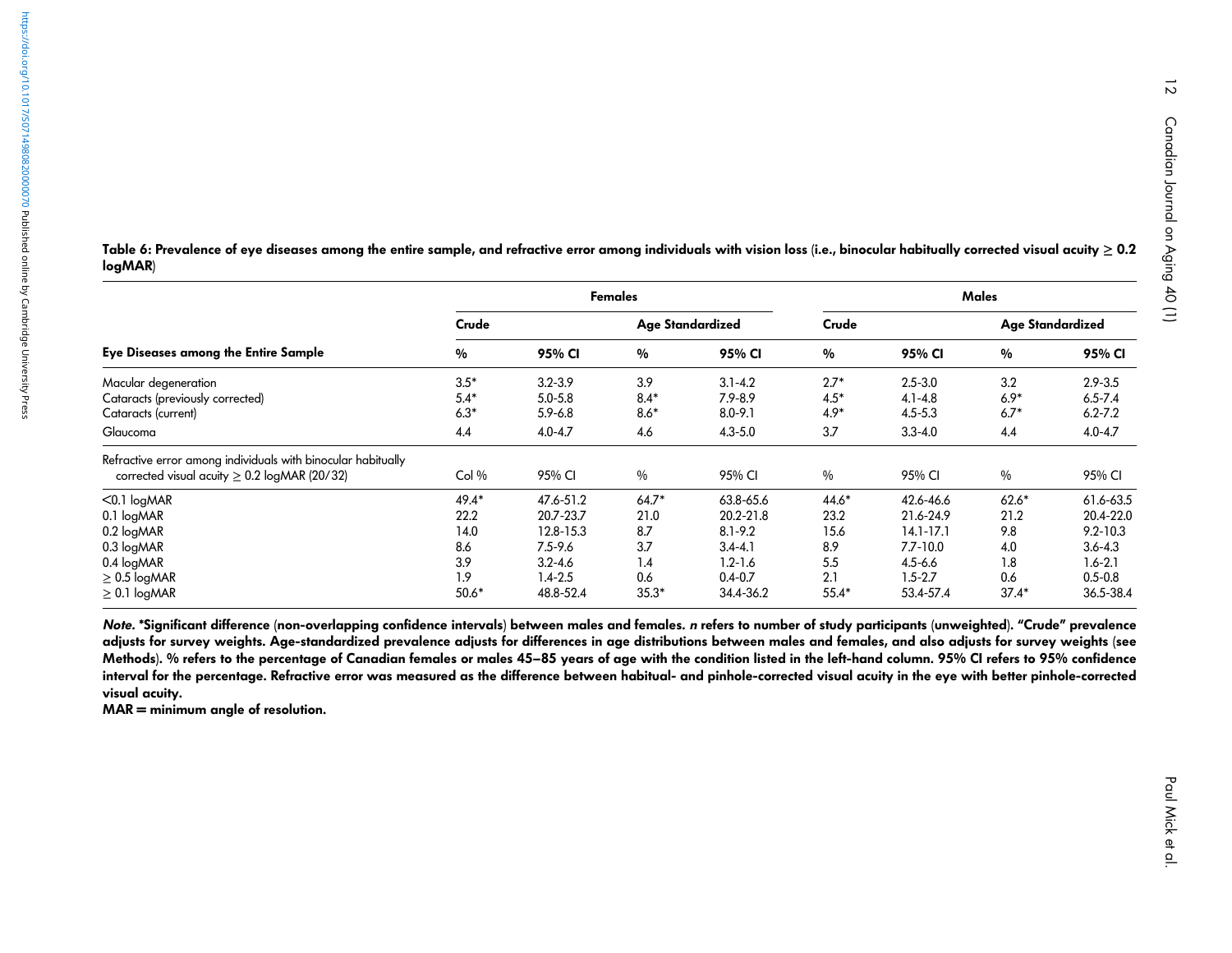|         |                         |            | PTA > 25 dB HL & Visual Acuity<br>$\geq 0.2$ logMAR (20/32) |                         |                    |           | PTA > 25 dB HL & Visual Acuity<br>$> 0.3$ logMAR (20/40) |                         |                   |                              | PTA > 40 dB HL & Visual Acuity<br>$> 0.3$ logMAR (20/40) |                         |                  |
|---------|-------------------------|------------|-------------------------------------------------------------|-------------------------|--------------------|-----------|----------------------------------------------------------|-------------------------|-------------------|------------------------------|----------------------------------------------------------|-------------------------|------------------|
|         |                         |            | <b>Prevalence Proportion</b>                                | <b>Prevalence Count</b> |                    |           | <b>Prevalence Proportion</b>                             | <b>Prevalence Count</b> |                   | <b>Prevalence Proportion</b> |                                                          | <b>Prevalence Count</b> |                  |
|         | Age $(y)$               | $(Row \%)$ | 95% CI                                                      | 2011                    | 2016               | $(Row\%)$ | 95% CI                                                   | 2011                    | 2016              | (row %)                      | 95% CI                                                   | 2011                    | 2016             |
| Males   | 45-49                   | 0.2        | $0 - 0.4$                                                   | 2,297                   | 2,016              | 0.1       | $0 - 0.2$                                                | 1,206                   | 1,058             | $\mathbf 0$                  | n/a                                                      | 0                       | $\mathbf{0}$     |
|         | 50-54                   | 0.8        | $0.4 - 1.2$                                                 | 9,915                   | 9,989              | 0.2       | $0 - 0.5$                                                | 3,156                   | 3,180             | .02                          | $0 - 0.1$                                                | 376                     | 379              |
|         | 55-59                   | 2.1        | $1.5 - 2.8$                                                 | 24,236                  | 27,149             | 0.6       | $0.2 - 1.0$                                              | 6,910                   | 7,740             | 0.2                          | $0 - 0.5$                                                | 2,814                   | 3,152            |
|         | 60-64                   | 4.4        | $3.5 - 5.3$                                                 | 44,420                  | 49,390             | 1.0       | $0.5 - 1.4$                                              | 9,583                   | 10,655            | 0.2                          | $0.1 - 0.4$                                              | 2,249                   | 2,501            |
|         | 65-69                   | 9.8        | $8.3 - 11.3$                                                | 72,559                  | 93,703             | 2.2       | $1.5 - 2.8$                                              | 15,893                  | 20,525            | 0.5                          | $0.2 - 0.9$                                              | 4,024                   | 5,197            |
|         | 70-74                   | 15.8       | 13.7-17.9                                                   | 85,965                  | 107,247            | 3.6       | $2.5 - 4.8$                                              | 19,792                  | 24,692            | 0.6                          | $0.2 - 1.1$                                              | 3,380                   | 4,217            |
|         | 75-79                   | 25.6       | 23.0-28.2                                                   | 106,956                 | 120,163            | 7.5       | $6.0 - 9.0$                                              | 31,323                  | 35,190            | 2.1                          | $1.3 - 2.9$                                              | 8,638                   | 9,705            |
|         | 80-85<br>$\Sigma$ 45-85 | 42.5       | 38.7-46.4                                                   | 140,930<br>487,277      | 159,651<br>569,307 | 13.8      | $11.3 - 16.4$                                            | 45,780<br>133,643       | 51,861<br>154,902 | 5.3                          | $3.7 - 7.0$                                              | 17,609<br>39,090        | 19,948<br>45,098 |
|         |                         |            | % change in $\Sigma$ 45-85 year prevalence count 2011-2016  |                         | 16.8%              |           |                                                          |                         | 13.7%             |                              |                                                          |                         | 15.4%            |
| Females | 45-49                   | 0.6        | $0.2 - 0.9$                                                 | 7,672                   | 6,799              | 0.1       | $0 - 0.3$                                                | 1,828                   | 1,621             | 0.1                          | $0 - 0.2$                                                | 914                     | 810              |
|         | 50-54                   | 0.4        | $0.1 - 0.8$                                                 | 6,028                   | 6,069              | .04       | $0 - 0.1$                                                | 516                     | 520               | .04                          | $0 - 0.1$                                                | 516                     | 520              |
|         | 55-59                   | 2.0        | $1.3 - 2.7$                                                 | 24,048                  | 26,904             | 0.5       | $0.1 - 0.9$                                              | 5,860                   | 6,556             | 0                            | n/a                                                      | 0                       | 0                |
|         | 60-64                   | 3.1        | $2.3 - 3.9$                                                 | 32,644                  | 36,550             | 0.6       | $0.2 - 1.0$                                              | 6,448                   | 7,220             | 0.2                          | $0 - 0.4$                                                | 1,946                   | 2,179            |
|         | 65-69                   | 5.7        | $4.6 - 6.8$                                                 | 44,670                  | 58,104             | 1.3       | $0.8 - 1.9$                                              | 10,524                  | 13,689            | 0.2                          | $0 - 0.4$                                                | 1,795                   | 2,335            |
|         | 70-74                   | 12.6       | 10.6-14.5                                                   | 76,691                  | 93,456             | 3.0       | $2.0 - 3.9$                                              | 18,252                  | 22,242            | 0.5                          | $0.1 - 0.9$                                              | 2,893                   | 3,525            |
|         | 75-79                   | 24.4       | $21.7 - 27.1$                                               | 123,285                 | 134,898            | 6.5       | $4.9 - 8.0$                                              | 32,579                  | 35,647            | 1.2                          | $0.6 - 1.8$                                              | 6,114                   | 6,690            |
|         | 80-85<br>$\Sigma$ 45-85 | 38.7       | 35.1-42.3                                                   | 184,972<br>500,008      | 191,785<br>554,566 | 10.9      | 8.7-13.2                                                 | 52,159<br>128,166       | 54,080<br>141,574 | 2.6                          | $1.5 - 3.6$                                              | 12,238<br>26,417        | 12,689<br>28,749 |

Table 7: Dual sensory loss prevalence among Canadians 45 –85 years of age

<span id="page-12-0"></span><https://doi.org/10.1017/S0714980820000070>Published online by Cambridge University Presshttps://doi.org/10.1017/S0714980820000070 Published online by Cambridge University Press

> Note. Prevalence counts were calculated by multiplying the displayed prevalence proportion (which was based on data collected between 2012 and 2015) by the population of Canadians in each age category using data from the 2011 census and the 2016 censuses. Row % refers to the percentage of males or females within each age group who have dual sensory loss defined by the thresholds listed. Prevalence counts were calculated by multiplying the row% value by the number of Canadians in the same age-sex category in 2011 and 2016 censuses. For reference, between 2011 and 2016 in Canada, the -population of males 45–85 years of age increased 8.0% and the total population of females 45 –85 years of age increased 7.6%. Dual sensory loss using World Health Organization (WHO) moderate categories for hearing loss (HL) (>40 dB HL) and vision loss (>0.48 logMAR) are not displayed because only 89/29,002 (0.3%) of Canadian Longitudinal Study on Aging(CLSA) participants had dual sensory loss (DSL) according to these criteria. MAR <sup>=</sup> minimum angle of resolution.

% change in Σ 45–85 year prevalence count 2011–2016 10.9% 10.4% 8.8%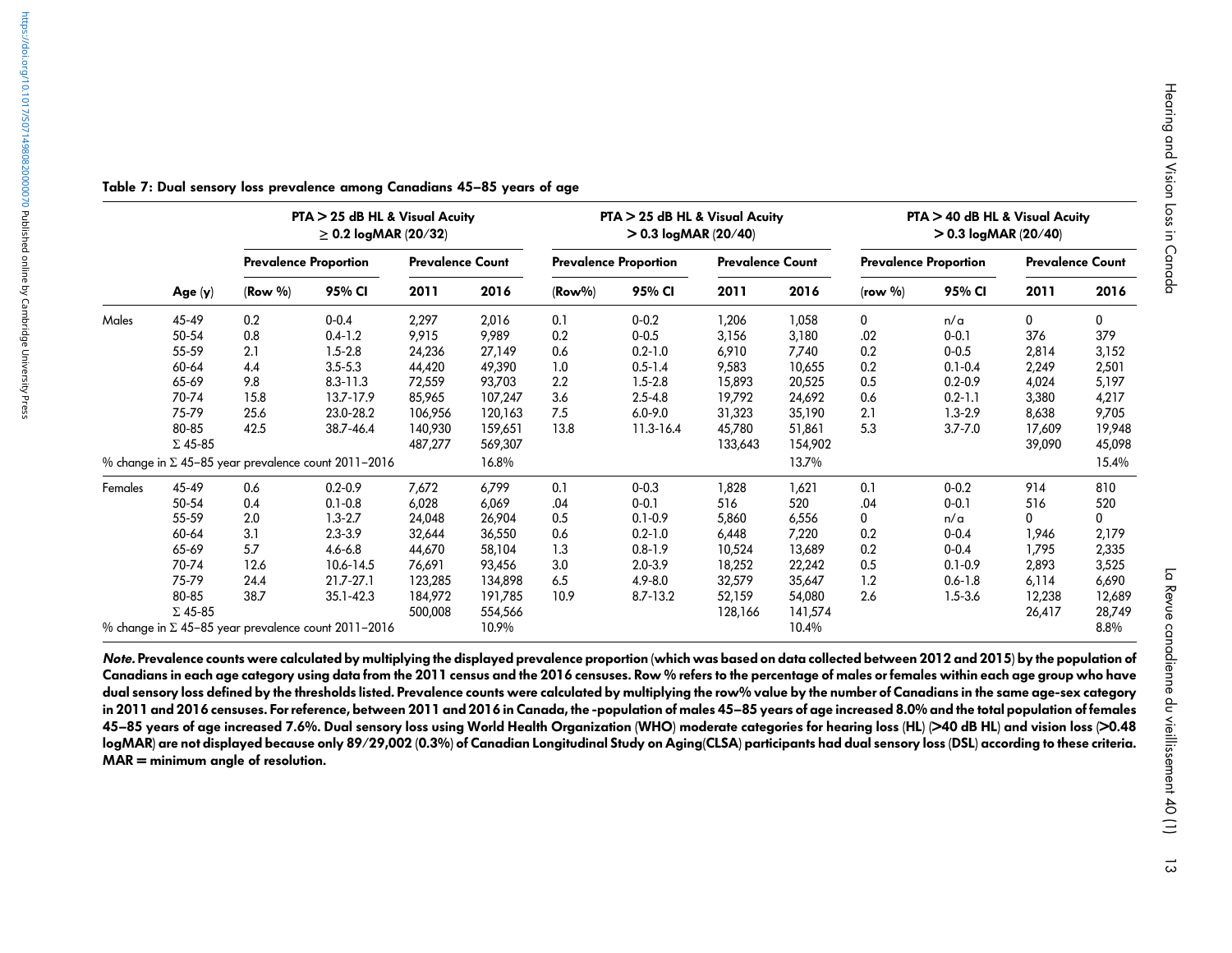on classification schemes used previously and evidence of functional impairment (Colenbrander, [2002](#page-17-0), 2003; Leat et al., [1999](#page-18-0)), but is not universally accepted. Other authors report prevalence using more stringent cutoffs (e.g., 0.3 or 0.4 logMAR). Our results using the 0.2 logMAR threshold will overestimate prevalence when compared against studies using higher cut-offs. To better enable comparisons, our tables display prevalence using a variety of definitions.

The high prevalence of hearing and vision loss among Canadian adults is generally in line with results from the Global Burden of Disease Studies. In the 2015 iteration of the GBD (Vos et al., [2016\)](#page-20-0), for all ages, sensory impairment was the second highest cause of YLDs globally and in high income countries. Between 2005 and 2015, the proportion of the global population with "disabling" hearing loss ( $PTA \geq 35$  dB HL) increased by 12.0 per cent (from 5.73% to 6.42% of the total population) so that in 2015, 473,000,000 people had disabling hearing loss (vs. 1.3 billion with hearing loss  $\geq 20$  dB HL). In 2015, 940,000,000 had vision impairment, including 34,300,000 who were blind, 24,300,000 with severe impairment, 214,000,000 with moderate impairment, and 663,000,000 with near-vision impairment. The largest identified cause was uncorrected refractive error. Between 1990 and 2015, the number of people who were blind increased by 17.9 per cent, whereas the number of people with moderate and severe vision impairment increased by 35.5 per cent, changes attributable to population growth, aging, and decreases in age-specific prevalence. The GBD numbers apply to all sexes and ages, preventing direct comparisons with our results, but the vast majority of individuals with hearing and vision loss in Canada and around the world are older adults (Vos et al., [2016\)](#page-20-0).

HL prevalence estimates reported in this manuscript are generally better than those reported previously for Canada (2012/2013 Canadian Health Measures Survey Cycle 3) (Feder et al., [2015\)](#page-17-0), the United Kingdom (Cardiff, Glasgow, Nottingham and Southampton, 1980s) (Davis, [1989\)](#page-17-0), Australia (Blue Mountains Study, 1997-2000) (Gopinath et al., [2009\)](#page-17-0) and the United States (National Health and Nutrition Examination Surveys, 1999–2004 and 2005–2006) (Agrawal, Platz, & Niparko, [2008](#page-16-0); Lin, Niparko, et al., [2011\)](#page-18-0). The prevalence of vision loss reported in our study is similar to that reported in Australia (Tay, Wang, Rochtchina, & Mitchell, [2005\)](#page-20-0) and the United States (Lee, Gómez-Marín, Lam, Zheng, & Jané, [2004](#page-18-0)). The prevalence of dual sensory loss was generally lower than in previous reports from Australia (Blue Mountains Study, 1997–2004) (Chia et al., [2006;](#page-17-0) Schneider et al., [2012\)](#page-19-0), but similar to data from the United States (National Health and Nutrition Examination Survey, 1999–2006) (Swenor, Ramulu, Willis, Friedman, & Lin, [2013\)](#page-20-0).

Observed patterns in prevalence proportion were consistent with previous reports. As expected, we found a close association between prevalence proportion and age. For HL, prevalence proportion increased exponentially with age, whereas for vision loss, the increase was more gradual. This difference resulted in a monotonic increase in the population with HL between the ages of 45 and 85 years, but a peak in the 60–65 year-old age group for vision loss ( $\geq 0.2$  logMAR). Males were at higher risk of HL and dual sensory loss, but in the oldest age groups, more females had these impairments because of their higher rates of survival. Females were at higher risk of vision loss in general and cataracts specifically. At all ages, prevalence decreased exponentially as the severity of sensory loss increased. Whereas vision loss was very common, relatively few individuals had diagnoses of macular degeneration, cataracts, or glaucoma (range: 3.2–8.6% of the population).

There are several possible reasons for the sex differences. In regard to HL, it has been reported that females have shorter cochlear ducts and greater stiffness in the basilar membrane, which may contribute to earlier latencies relative to males in speech-auditory brainstem responses (Krizman, Skoe, & Kraus, [2012\)](#page-18-0). Hormonal differences may impact auditory function with aldosterone, vasopressin, estrogen, and melatonin having protective effects, and testosterone, progesterone, and stress hormones playing a role in auditory pathology. (Al-Mana, Ceranic, Djahanbakhch, & Luxon, [2008;](#page-17-0) Frisina, [2012\)](#page-17-0) Gender-related risk factors for HL that are more prevalent in males include lower education level, smoking, and industrial noise exposure. (Statistics Canada, [2018a](#page-20-0)) In contrast, males are also more likely to consume alcohol, which when ingested in moderate amounts may be protective (Kim et al., [2010](#page-18-0); Statistics Canada, [2018a\)](#page-20-0).

Unlike HL, vision loss appeared to be slightly more prevalent in females than males. In analyses that adjusted for differences in age distributions (i.e., agestandardized analyses), females were more likely to have cataracts than males, but there were no sex differences in rates of macular degeneration or glaucoma. Information on diabetic retinopathy was not available in the CLSA. Our findings are consistent with a higher global prevalence of cataracts among females than males, possibly because of harmful estrogen withdrawal effects after menopause (estrogen may reduce cataract formation because of anti-oxidative properties) and differences in access to cataract surgery (Zetterberg, [2016](#page-21-0)). Aljied et al, in their study of the CLSA Comprehensive cohort, reported that more females than males access eye care, but prevalence of cataract surgery was not reported, because the information is not collected in the CLSA (Aljied et al., [2018a\)](#page-17-0). In our study, we found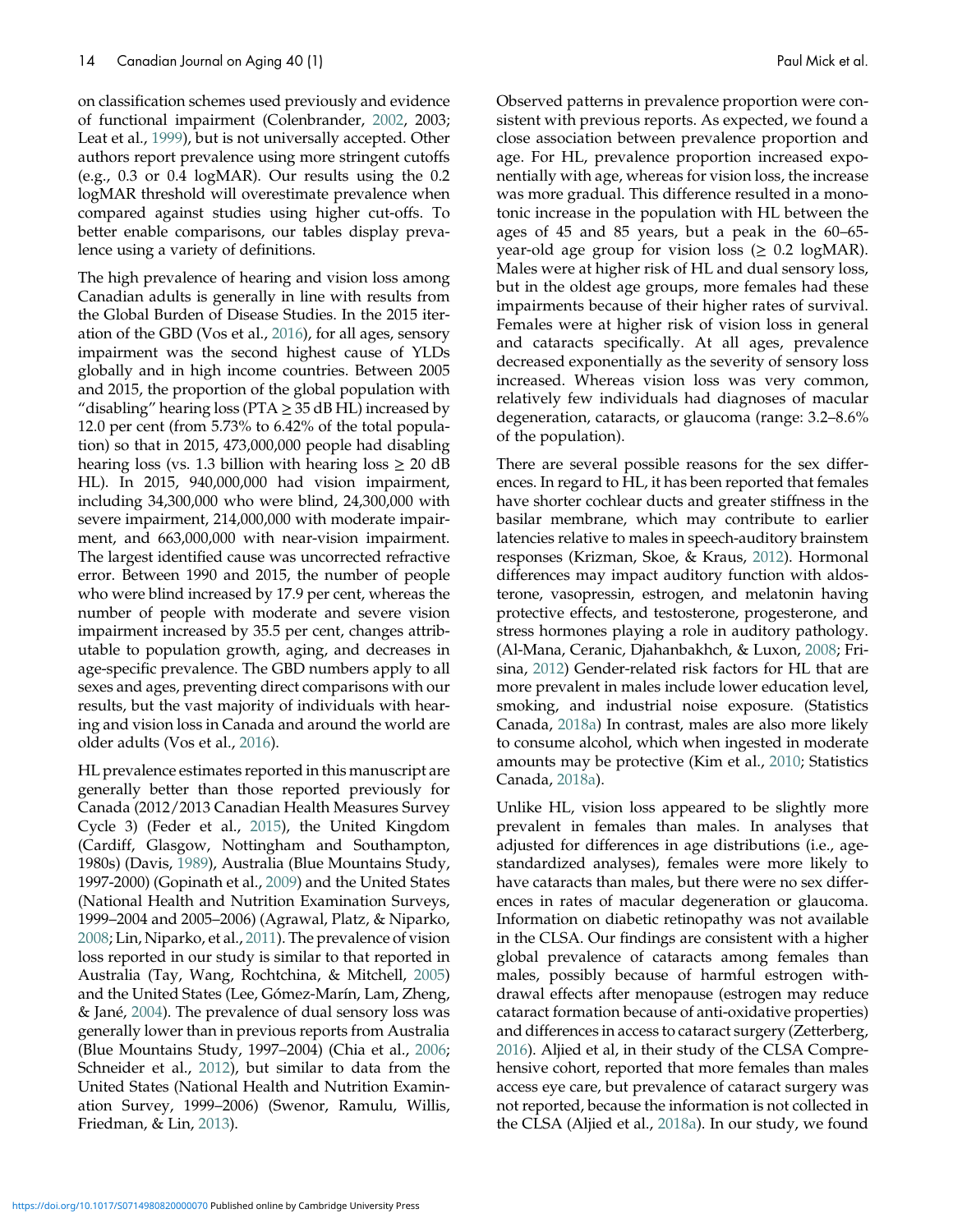that males with vision loss (visual acuity  $\geq 0.2 \log{\text{MAR}}$ ) were more likely to have refractive error  $\geq 0.1 \log \text{MAR}$ , which is consistent with the lower uptake of vision care among older males in Canada reported by Aljied et al. Receiving eye care services would increase the likelihood of being fitted with lenses that better correct refractive error. In other countries, especially developing countries, the opposite appears to be true; that is, access to optometry or ophthalmology services is more prevalent among males than females with vision loss (Doyal & Das-Bhaumik, [2018;](#page-17-0) Olusanya, Ashaye, Owoaje, Baiyeroju, & Ajayi, [2016\)](#page-19-0). Previous studies show that diabetic retinopathy may be more common in males (Zetterberg, [2016\)](#page-21-0). In Canada, more males than females have diabetes (Statistics Canada, [2018b\)](#page-20-0), and studies from the United States have shown that among people with diabetes, retinopathy is more likely among males than females. Females appear to be at greater risk for angle closure glaucoma because of anatomic factors, but there is no clear sex association for open angle glaucoma, which is much more common (Vajaranant, Nayak, Wilensky, & Joslin, [2010\)](#page-20-0).

The difference in prevalence between males and females was larger for HL than for vision loss; this probably explains the male predominance for dual sensory loss.

Our estimates for change in prevalence count between 2011 and 2016 reflect population increases, with the population of males 45–85 years of age growing 8.0 per cent, and the population of females 45–85 years of age growing 7.6 per cent (Statistics Canada, [2011](#page-19-0), [2016](#page-20-0)) and with aging of the population pyramid. The estimates do not take into account any changes in the age-specific risk of sensory loss that may have occurred over this time frame, but we have no reason to assume that such changes significantly influence our results, because the prevalence proportions used were calculated from data collected in between the two censuses (i.e., during 2012–2015). The age-specific prevalence of HL and vision loss does, however, appear to be decreasing, perhaps in response to reduced lifetime exposure to risk factors in later generations of seniors (Cruickshanks et al., [2017](#page-17-0); Hoffman, Dobie, Losonczy, Themann, & Flamme, [2017](#page-18-0); Zhan et al., [2010](#page-21-0)). Therefore, our estimates of change over time may be slightly overestimated, and future increases may be lower than predicted based solely on changes in population size and age distribution. Barring dramatic reductions in the incidence of agerelated sensory loss, prevalence count should continue to rise rapidly until at least 2030, when the youngest baby boomers will reach the age of 65 years, and the projected proportion of seniors in the population will have increased to 22.8 per cent from 15.3 per cent in 2013 (Statistics Canada, [2014\)](#page-20-0).

The CLSA cohort analyzed in this study was healthier, wealthier, and better educated than the general population of Canada, and participants in the 2012/13 Canadian Health Measures Survey (CHMS). These differences may limit generalizability of the results and explain why hearing and dual sensory loss prevalence were lower than in estimates from the CHMS and studies from other parts of the world (Raina, Wolfson, Kirkland, & Griffith, n.d.). In 2011, 9.3 per cent of those in the country 45–85 years of age versus 5.2 per cent of CLSA participants had annual household incomes less than \$20,000. In the general population, 54.2 per cent of adults 45–65 years of age report having post-secondary education, versus 72.6 per cent of CLSA participants. Furthermore, hearing and vision ability was worse among the 3.6 per cent of participants who were excluded from our analysis because of missing data than among those with complete data. Because worse health, lower income, and less education are independently associated with worse hearing and vision (Fisher et al., [2014;](#page-17-0) Lin, Niparko, et al., [2011;](#page-18-0) Tielsch, Sommer, Katz, Quigley, & Ezrine, [1991\)](#page-20-0), these factors suggest that our estimates may underestimate the true national prevalence. Furthermore, it is likely that the bias is especially large for the older age groups within the sample, because a larger proportion of them were likely to have been excluded from the CLSA, for example because of age-related impairments that may have prevented them from participating, or institutionalization in long-term care homes.

Visible minorities were also under-represented among CLSA participants. Ninety-four percent reported having a white cultural background, which is significantly higher than for the general population (Turcotte  $\&$ Schellenberg, [2007\)](#page-20-0). It is unclear if visible minority status affects the risk of sensory loss in Canada, although there is circumstantial evidence that being a visible minority could have a beneficial effect on hearing. Nearly two thirds of visible minorities in Canada are immigrants, who are generally healthier (as measured by age-standardized mortality rates) than native-born Canadians, and better health is associated with improved hearing and vision (Fisher et al., [2014](#page-17-0)). The so-called "healthy immigrant effect" varies in magnitude but is still present for all regions of origin. It diminishes with time lived in Canada, but is still detectable 20 years after immigration (Ng, [2015](#page-19-0)). In the United States, race/ethnicity other than non-Hispanic white is associated with equal or better hearing in multivariable analyses (Hoffman et al., [2017](#page-18-0); Lin et al., [2012\)](#page-18-0). For vision, the prevalence of age-related macular degeneration and cataract surgery was higher in non-Hispanic whites, but diabetic retinopathy and glaucoma were higher in non-Hispanic blacks, relative to other groups in the United States. Visible minority groups differ in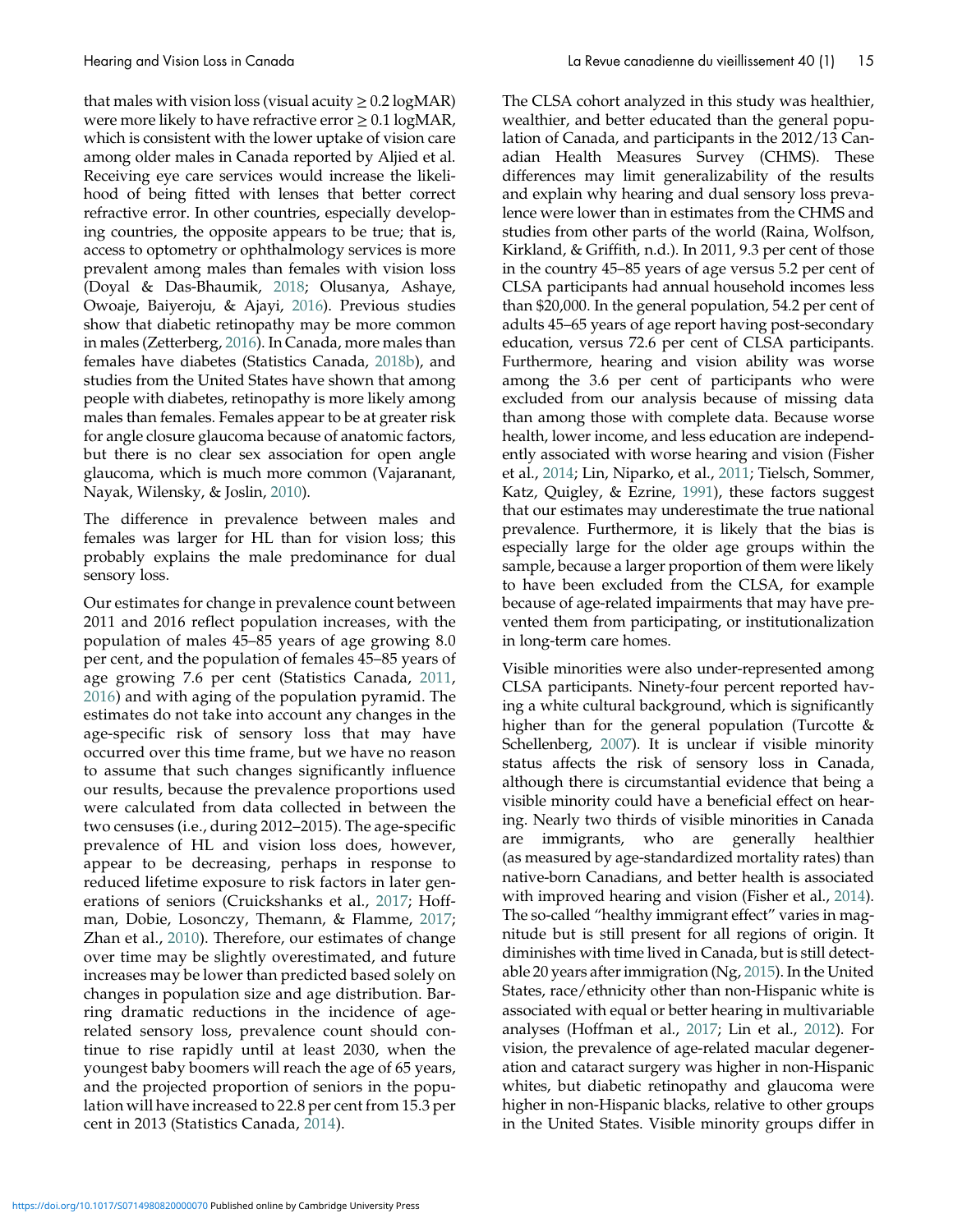country of origin and socio-economic status between the United States and Canada, where the largest groups in descending order are South Asian, Chinese, Black, Filipino, and Latin American. Further studies are needed to estimate sensory loss prevalence among Canadian visible minority groups. Separate studies are also needed to determine the occurrence of hearing and vision loss among older Indigenous Canadians, who were excluded from the CLSA if they lived on reserves or in the Northern Territories, and who in general have more risk factors for hearing and vision loss than the general population (Harris, Bhattacharyya, Dyck, Hayward Naqshbandi, & Toth, [2013;](#page-18-0) Langan, Sockalingam, Caissie, & Corsten, [2007](#page-18-0)).

Pure-tone thresholds and visual acuity are frequently used measures of hearing and vision, respectively, and therefore allow comparisons with other studies in the literature. These measures do not rely on self-reported ratings, thereby providing more accurate assessments of biological functioning of the auditory and visual systems. The continuous scales allow estimation of severity of impairment, and provide statistical power. Despite these benefits, these measures only partially describe hearing and vision ability, and incompletely predict restrictions in activity, participation, and wellbeing in everyday life (World Health Organization, [2001](#page-20-0)) resulting from hearing and/or vision loss. Weinstein and Ventry reported that audiometric thresholds account for less than 50 per cent of the variance in reported hearing handicap (Weinstein & Ventry, [1983](#page-20-0)). Compared with pure-tone audiometry, tests of how well listeners can understand speech are better suited to assess the integrity of higher-level auditory processing and may be more reflective of real-world functioning (Pichora-Fuller, [2003](#page-19-0)). Future waves of the CLSA will include the Canadian Digit Triplet Test in French and English versions (Ellaham, Giguère, Lagacé, & Pichora-Fuller, [2016\)](#page-17-0) based on a protocol in which participants are asked to repeat randomly presented digits against a noisy background. This type of speech-in-noise testing has been used in other countries (e.g., Jansen, Luts, Wagener, Frachet, & Wouters, [2010](#page-18-0)) and in other population studies such as the UK Biobank (Dawes et al., [2014\)](#page-17-0). Compared with visual acuity testing, contrast sensitivity tests may be more representative of functional limitations associated with age-related vision loss (Lord, Clark, & Webster, [1991;](#page-19-0) Rubin, Roche, Prasada-Rao, & Fried, [1994](#page-19-0)). A person's ability to compensate for sensory impairments may be just as important as behavioural measures of hearing and vision, in terms of how sensory loss affects their lives. Such contextual factors (i.e., as described in the International Classification of Functioning, Disability, and Health) (World Health Organization, [2001](#page-20-0)) are not reflected in our prevalence estimates. We are currently

investigating factors in addition to pure-tone average and visual acuity scores that predict subjective ratings investigating factors in addition to pure-tone average<br>and visual acuity scores that predict subjective ratings<br>of hearing and vision loss (Hämäläinen, Pichora-Fuller, Wittich, Phillips, & Mick, [2019](#page-18-0)). Determining who is most at risk for the negative consequences of sensory loss is an important research goal, so that given limited budgets, health care resources can be distributed equitably.

We found that a relatively low proportion of individuals with HL used hearing amplification devices. As expected, use increased with severity of impairment. The findings are on par with figures from the 1999–2006 National Health and Examination Surveys (NHANES) in the United States (Chien & Lin, [2012\)](#page-17-0). Hearing aid use among CLSA participants was lower than among participants of the 1997–2003 Australian Blue Mountains study, who were on average older than CLSA participants (Hartley, Rochtchina, Newall, Golding, & Mitchell, [2010\)](#page-18-0). Pure-tone average is only one of many factors (including socio-economic status, self-rated hearing ability, age, and activity limitations) that may affect hearing aid use (Hartley et al., [2010](#page-18-0); Helvik, Krokstad, & Tambs, [2016](#page-18-0); Meyer & Hickson, [2012\)](#page-19-0). In the CLSA, hearing device use was more common in males than in females. Some studies have shown an effect of sex on hearing device use (Staehelin et al., [2011\)](#page-19-0), whereas others have not (McKee et al., [2018](#page-19-0); Popelka et al., [2015](#page-19-0)). Multivariable analyses using CLSA data are required to determine if the differences seen in our study may be explained by sex- or gender-related factors such as age distribution, hearing loss severity, selfperceived disability, socio-economic status, and/or audiogram configuration.

More than 50 per cent of males and females with vision loss had refractive error  $\geq 0.1$  logMAR, and approximately 30 per cent had refractive error  $\geq 0.2$  logMAR. Therefore, a large number of Canadians with vision loss would likely benefit from better correction of their refractive error. Further research is needed to understand the reasons why so many individuals had refractive error, which is unexpected considering that 84–88 per cent of participants wore glasses or contact lenses, and previous research showed that 57 per cent of CLSA participants visited an optometrist or ophthalmologist in the past year (Aljied et al., [2018a](#page-17-0)).

In contrast to many studies in the literature, we compiled results for HL, vision loss, and dual sensory impairment in a single article. Individuals with an impairment in one modality usually rely on their other sense to help them communicate and navigate, and therefore the functional disability resulting from a dual sensory loss may be synergistic rather than additive. Treatment strategies may differ for individuals with dual sensory loss than for those with a single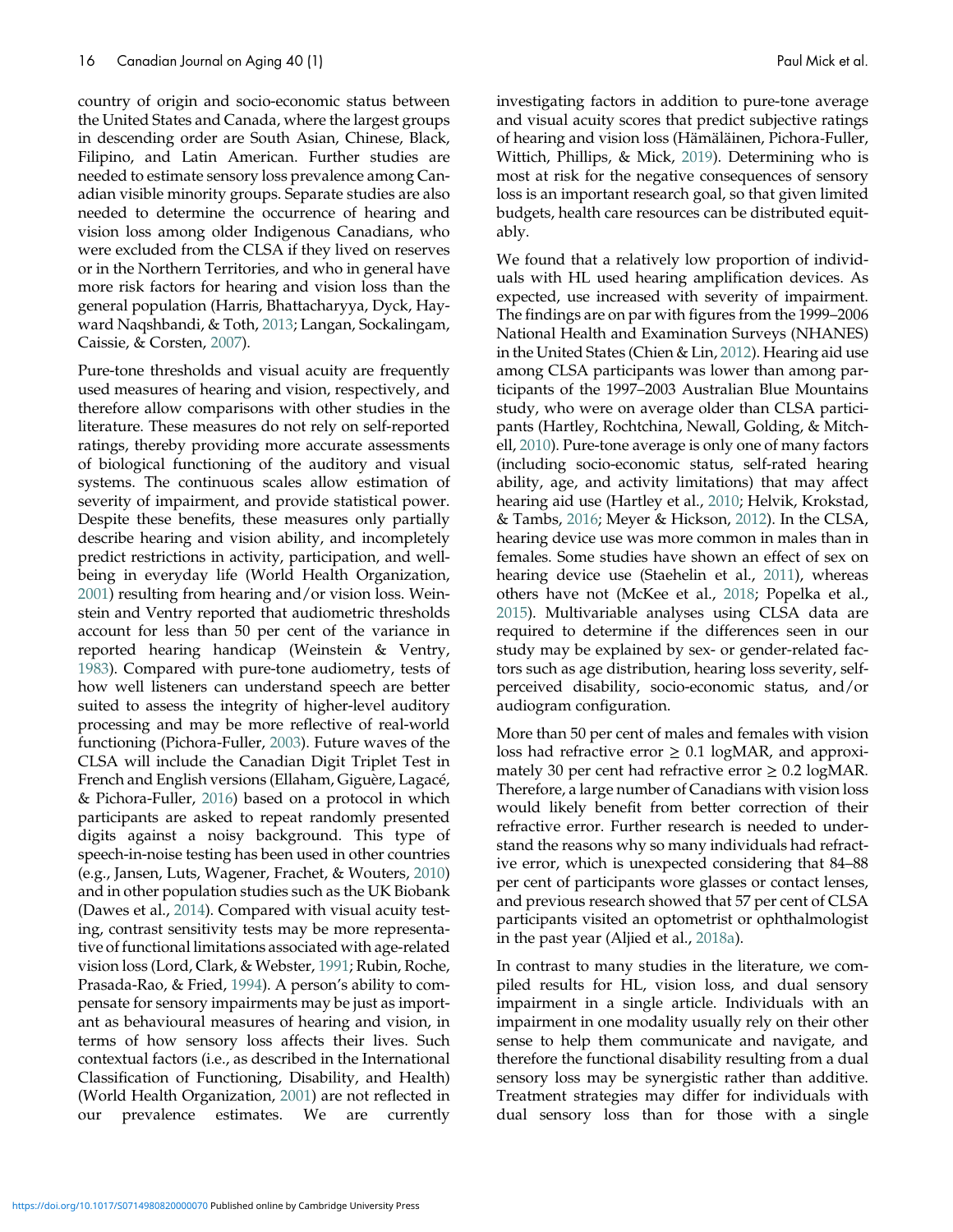<span id="page-16-0"></span>impairment. Therefore, we feel it is important to focus on individuals with both impairments, especially given the high prevalence of both hearing and vision loss in older age. Notably, 25 per cent of adults 70–75 years of age and 40 per cent of adults 80–85 years of age had dual sensory loss (>25 dB HL and  $\geq$  0.2 logMAR) and its prevalence has increased from 2011 to 2016 at a rate comparable to the prevalence of vision or HL alone. Other researchers should similarly consider addressing hearing and vision simultaneously, which may require collaborations beyond traditional professional silos.

# Limitations

The study results are specific to Canada in the early 2010s and may not be applicable to other places and times. Furthermore, as elaborated previously, the CLSA is in general healthier, wealthier, and better educated than the general population and, therefore, the study results may underestimate the true national prevalence of HL, vision loss, and dual sensory loss. This was a population-based study and results therefore do not reflect the clinical population. Most participants were recruited by telephone and therefore individuals with severe HL may have been excluded because of difficulties with telephone communication. Previous validation studies have shown that self-reported questionnaires have poor sensitivity for ophthalmologic disease when compared against more objective measures, and therefore our estimates of eye diseases may also underestimate the true prevalence (Foreman et al., [2017;](#page-17-0) Patty et al., [2012](#page-19-0)). There was no information about why individuals were classified as unable to read the ETDRS chart, but because only nine were excluded for this reason, the results would unlikely have changed significantly if they had been classified as blind. There was no information at all about etiologies of HL, and a lack of bone-conduction audiometry prevents classification of HL as conductive or sensorineural. The selfreported hearing aid question provides no details about meaningful clinical use (e.g., hours per day worn, benefit, satisfaction) and therefore provides only a rough estimate of hearing health care utilization. Questions about other types of hearing health care (e.g., auditory rehabilitation, surgery) were not asked by the CLSA. There were no questions asked about tinnitus and other aspects of HL that contribute to quality of life. The limitations of audiometry and visual acuity as the sole measures of hearing and vision loss, respectively, have been discussed. Briefly, they only reflect specific domains of sensory function. In specific individuals, sensory functioning may be better reflected by other measures (e.g., speech in noise testing or contrast sensitivity testing), or may be affected by contextual factors (e.g., a person's physical and social environments, co-morbidities, or access to health care).

# Conclusions

To conclude, our study provides the first national estimates of HL and dual sensory loss prevalence among older Canadians using data from the CLSA. Aljied et al [\(2018b](#page-17-0)) have previously reported the prevalence of vision loss using the 0.3 logMAR threshold. The current study adds to their work by reporting vision loss prevalence using different levels of severity, and stratifying all results by sex. Consistent with studies from other parts of the world, the prevalence of sensory loss is high, varies according to sex, and is increasing rapidly because of population growth and aging. This information will be useful to health policy planners, clinicians, consumer groups, individuals, and industry partners. The results of the study will act as a baseline against which future estimates of prevalence generated from the aging CLSA cohort may be compared. Although the CLSA is national in scope, certain important groups were excluded from or under-represented in the survey; therefore the estimations may not be entirely representative of the national population and likely underestimate true prevalence. Future population-based studies of sensory loss prevalence in Canada should focus on Indigenous Canadians, visible minority groups, people with low levels education and/or income, people living in rural areas, culturally deaf sign-language users, people with cognitive problems, individuals living in institutions, and members of the armed forces. Research is also needed to identify individual factors that predict health and social problems that arise from sensory loss in order to facilitate the equitable delivery of new health care resources for sensory loss. This information could be used to develop a plan that incorporates primary, secondary, and tertiary prevention strategies for sensory loss into broader efforts to improve seniors' health (Sinha et al., [2016](#page-19-0); World Health Organization, [2007\)](#page-20-0).

# Supplementary Materials

To view supplementary material for this article, please visit [http://dx.doi.org/10.1017/S0714980820000070.](http://dx.doi.org/10.1017/S0714980820000070)

# References

- Agrawal, Y., Platz, E., & Niparko, J. (2008). Prevalence of hearing loss and differences by demographic characteristics among US adults: Data from the national health and nutrition examination survey, 1999–2004. Archives of Internal Medicine, 168(14), 1522–1530. [http://](http://dx.doi.org/10.1001/archinte.168.14.1522) [dx.doi.org/10.1001/archinte.168.14.1522](http://dx.doi.org/10.1001/archinte.168.14.1522)
- Albers, M. W., Gilmore, G. C., Kaye, J., Murphy, C., Wingfield, A., Bennett, D. A., *et al.* (2015). At the interface of sensory and motor dysfunctions and Alzheimer's disease. Alzheimer's & Dementia,  $11(1)$ , 70–98. [https://](https://doi.org/10.1016/j.jalz.2014.04.514) [doi.org/10.1016/j.jalz.2014.04.514](https://doi.org/10.1016/j.jalz.2014.04.514)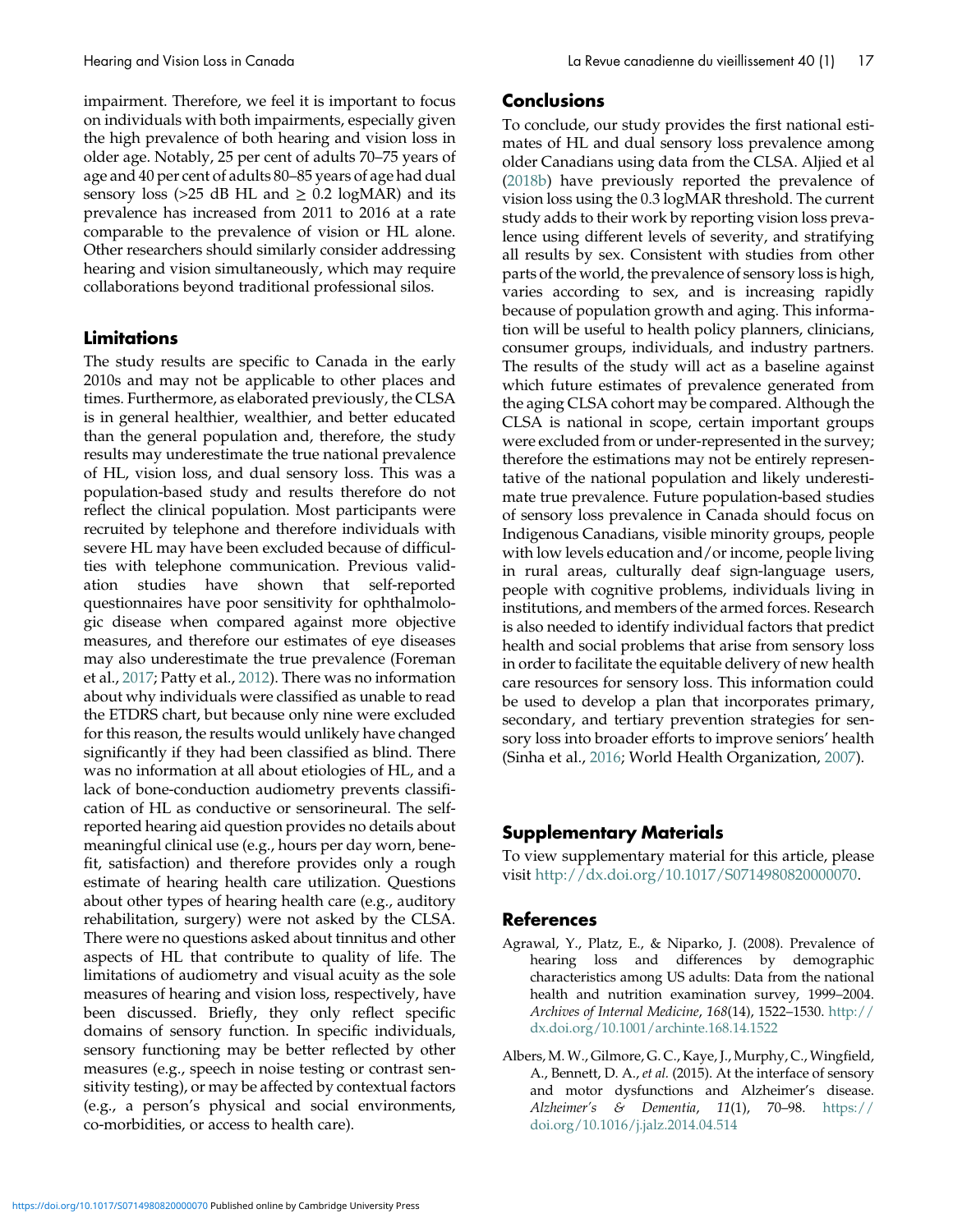- <span id="page-17-0"></span>Aljied, R., Aubin, M. -J., Buhrmann, R., Sabeti, S., & Freeman, E. E. (2018a). Eye care utilization and its determinants in Canada. Canadian Journal of Ophthalmology, 53, 1–7. <https://doi.org/10.1016/j.jcjo.2018.01.021>
- Aljied, R., Aubin, M. -J., Buhrmann, R., Sabeti, S., & Freeman, E. E. (2018b). Prevalence and determinants of visual impairment in Canada: Cross-sectional data from the Canadian Longitudinal Study on Aging. Canadian Journal of Ophthalmology, 53(3), 291-297. [https://](https://doi.org/10.1016/j.jcjo.2018.01.027) [doi.org/10.1016/j.jcjo.2018.01.027](https://doi.org/10.1016/j.jcjo.2018.01.027)
- Al-Mana, D., Ceranic, B., Djahanbakhch, O., & Luxon, L. M. (2008). Hormones and the auditory system: A review of physiology and pathophysiology. Neuroscience, 153(4), 881–900. [https://doi.org/https://doi.org/10.1016/](https://doi.org/https:/doi.org/10.1016/j.neuroscience.2008.02.077) [j.neuroscience.2008.02.077](https://doi.org/https:/doi.org/10.1016/j.neuroscience.2008.02.077)
- Canadian Longitudinal Study on Aging. (2014). Hearing-Audiometer DCS Protocol V3.0 Doc SOP\_DCS\_0020. Retrieved 16 April 2020 from [https://www.clsa](https://www.clsa-elcv.ca/doc/529)[elcv.ca/doc/529.](https://www.clsa-elcv.ca/doc/529)
- Canadian Longitudinal Study on Aging. (2017a). Technical document: Response rates and sample rates. Retrieved 16 April 2020 from [https://www.clsa-elcv.ca/doc/1041.](https://www.clsa-elcv.ca/doc/1041)
- Canadian Longitudinal Study on Aging. (2017b). Vision-Visual Acuity Protocol Version 2.2 Document SOP\_ DCS\_0025. Retrieved 16 April 2020 from [https://](https://www.clsa-elcv.ca/doc/2323) [www.clsa-elcv.ca/doc/2323.](https://www.clsa-elcv.ca/doc/2323)
- Chia, E., Mitchell, P., Rochtchina, E., Foran, S., Golding, M., & Wang, J. (2006). Association between vision and hearing impairments and their combined effects on quality of life. Archives of Ophthalmology, 124(10), 1465–1470. [http://](http://dx.doi.org/10.1001/archopht.124.10.1465) [dx.doi.org/10.1001/archopht.124.10.1465](http://dx.doi.org/10.1001/archopht.124.10.1465)
- Chien, W., & Lin, F. (2012). Prevalence of hearing aid use among older adults in the United States. Archives of Internal Medicine, 172(3), 292–293. [https://](https://doi.org/10.1001/archinternmed.2011.1408) [doi.org/10.1001/archinternmed.2011.1408](https://doi.org/10.1001/archinternmed.2011.1408)
- Coleman, A. L., Cummings, S. R., Ensrud, K. E., Yu, F., Gutierrez, P., Stone, K. L., et al. (2009). Visual field loss and risk of fractures in older women. Journal of the American Geriatrics Society, 57(10), 1825-1832. [https://](https://doi.org/10.1111/j.1532-5415.2009.02432.x) [doi.org/10.1111/j.1532-5415.2009.02432.x](https://doi.org/10.1111/j.1532-5415.2009.02432.x)
- Colenbrander, A.. (2002). Visual standards: Aspects and ranges of vision loss with emphasis on population surveys. A report prepared for the International Council on Ophthalmology at the 29th International Congress of Ophthalmology. Sydney, Australia. Retrieved 16 April 2020 from [http://](http://www.icoph.org/downloads/visualstandardsreport.pdf) [www.icoph.org/downloads/visualstandardsreport.pdf](http://www.icoph.org/downloads/visualstandardsreport.pdf)
- Colenbrander, A. (2003). Aspects of vision loss—Visual functions and functional vision. Visual Impairment Research, 5(3), 115–136.
- Cruickshanks, K. J., Nondahl, D., Johnson, L., Dalton, D., Fisher, M., Huang, G., et al. (2017). Generational differences in the 5-year incidence of age-related macular degeneration. JAMA Ophthalmology, 135(12), 1417–1423. <http://dx.doi.org/10.1001/jamaophthalmol.2017.5001>
- Dandona, L., & Dandona, R. (2006). Revision of visual impairment definitions in the International Statitical Classification of Diseases. BMC Medicine, 4, 7. [https://](https://doi.org/10.1186/1741-7015-4-7) [doi.org/10.1186/1741-7015-4-7](https://doi.org/10.1186/1741-7015-4-7)
- Davis, A., McMahon, C. M., Pichora-Fuller, K. M., Russ, S., Lin, F., Olusanya, B. O., …, Tremblay, K. L. (2016). Aging and hearing health: The life-course approach. The Gerontologist, 56(Suppl\_2), S256–S267. [http://](http://dx.doi.org/10.1093/geront/gnw033) [dx.doi.org/10.1093/geront/gnw033](http://dx.doi.org/10.1093/geront/gnw033)
- Davis, A. C. (1989). The prevalence of hearing impairment and reported hearing disability among adults in Great Britain. International Journal of Epidemiology, 18(4), 911–917.
- Dawes, P., Fortnum, H., Moore, D. R., Emsley, R., Norman, P., Cruickshanks, K., et al. (2014). Hearing in middle age: A population snapshot of 40–69 year olds in the UK. Ear and Hearing, 35(3), e44–e51. [https://doi.org/10.1097/](https://doi.org/10.1097/AUD.0000000000000010) [AUD.0000000000000010](https://doi.org/10.1097/AUD.0000000000000010)
- Doyal, L., & Das-Bhaumik, R. G. (2018). Sex, gender and blindness: A new framework for equity. BMJ Open Ophthalmology, 3(1), e000135–e000135. [https://](https://doi.org/10.1136/bmjophth-2017-000135) [doi.org/10.1136/bmjophth-2017-000135](https://doi.org/10.1136/bmjophth-2017-000135)
- Ellaham, N., Giguère, C., Lagacé, J., & Pichora-Fuller, M. K. (2016). A software platform to administer the Canadian Digit Triplet Test. Canadian Acoustics, 44(3), 220–221.
- Feder, K., Michaud, D., Ramage-Morin, P., McNamee, J., & Beauregard, Y. (2015). Prevalence of hearing loss among Canadians aged 20 to 79: Audiometric results from the 2012/2013 Canadian Health Measures Survey. Health Reports, 26(7), 18–25.
- Fisher, D., Li, C. -M., Chiu, M. S., Themann, C. L., Petersen, H., Jónasson, F., et al. (2014). Impairments in hearing and vision impact on mortality in older people: The AGES-Reykjavik Study. Age and Ageing, 43(1), 69–76. [http://](http://dx.doi.org/10.1093/ageing/aft122) [dx.doi.org/10.1093/ageing/aft122](http://dx.doi.org/10.1093/ageing/aft122)
- Flaxman, S. R., Bourne, R. R. A., Resnikoff, S., Ackland, P., Braithwaite, T., Cicinelli, M. V, et al. (2017). Global causes of blindness and distance vision impairment 1990–2020: A systematic review and meta-analysis. The Lancet Global Health, 5(12), e1221–e1234. [https://doi.org/10.1016/](https://doi.org/10.1016/S2214-109X(17)30393-5) [S2214-109X\(17\)30393-5](https://doi.org/10.1016/S2214-109X(17)30393-5)
- Foreman, J., Xie, J., Keel, S., van Wijngaarden, P., Taylor, H. R., & Dirani, M. (2017). The validity of self-report of eye diseases in participants with vision loss in the National Eye Health Survey. Scientific Reports, 7(1), 8757. [https://](https://doi.org/10.1038/s41598-017-09421-9) [doi.org/10.1038/s41598-017-09421-9](https://doi.org/10.1038/s41598-017-09421-9)
- Frisina, R. (2012). Hormones and hearing: Too much or too little of a good thing can be ototoxic. Seminars in Hearing, 33, 231. <https://doi.org/10.1055/s-0032-1315722>
- Gates, G. A., & Mills, J. H. (2005). Presbycusis. Lancet, 366 (99491), 111–1120.
- Gopinath, B., Rochtchina, E., Wang, J., Schneider, J., Leeder, S. R., & Mitchell, P. (2009). Prevalence of age-related hearing loss in older adults: Blue mountains study.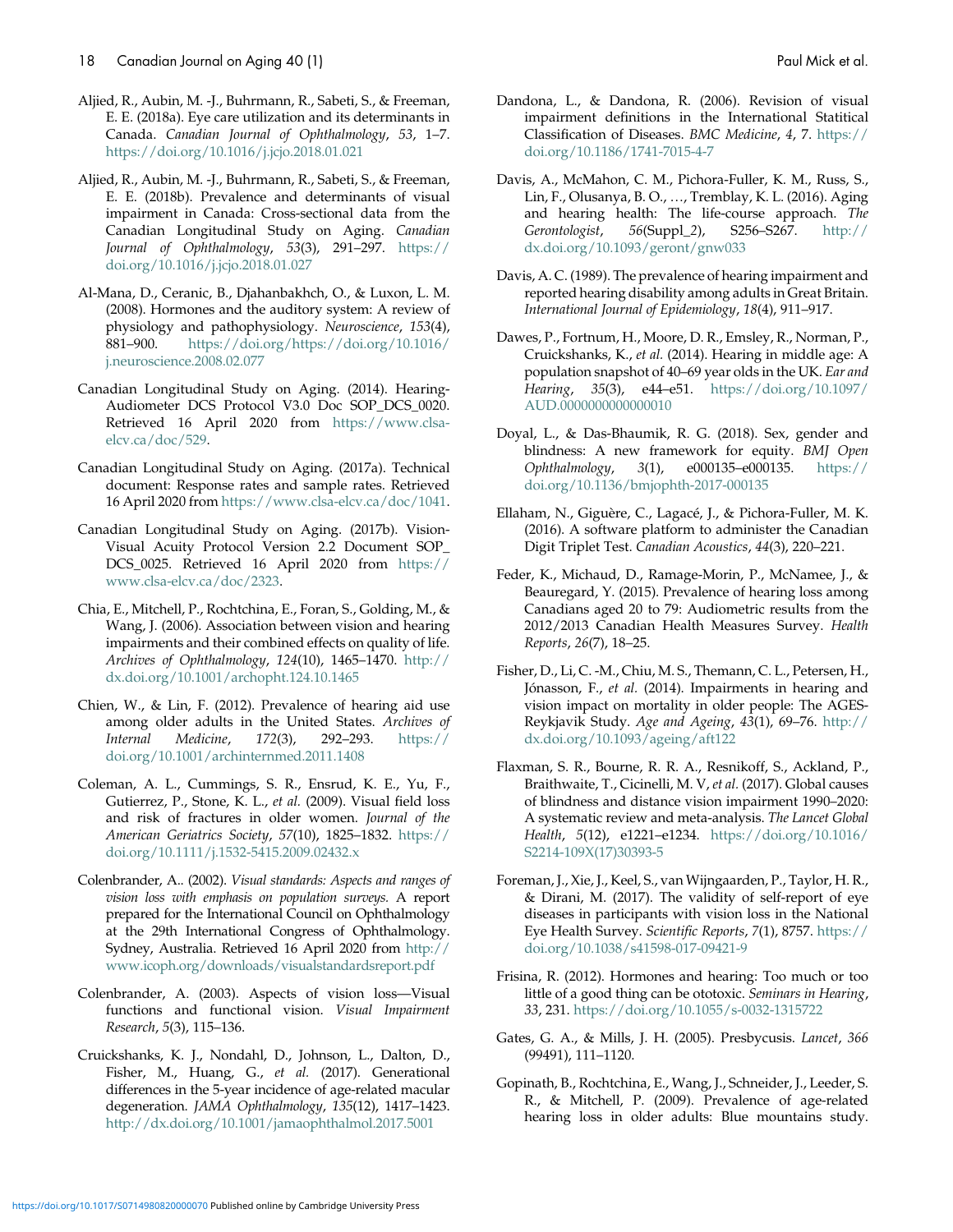<span id="page-18-0"></span>Archives of Internal Medicine, 169(4), 415–418. [http://](http://dx.doi.org/10.1001/archinternmed.2008.597) [dx.doi.org/10.1001/archinternmed.2008.597](http://dx.doi.org/10.1001/archinternmed.2008.597)

- Hämäläinen, A., Pichora‐Fuller, M. K., Wittich, W., Phillips, N., & Mick, P. (2019). Self-report Measures of Hearing and Vision in Older Adults Participating in the Canadian Longitudinal Study of Aging are Explained by Behavioral Sensory Measures, Demographic and Social Factors. <https://doi.org/10.31234/osf.io/58eqg>
- Harris, S. B., Bhattacharyya, O., Dyck, R., Hayward Naqshbandi, M., & Toth, E. (2013). Type 2 diabetes and indigenous peoples. Canadian Journal of Diabetes, 42, S191–S196.
- Hartley, D., Rochtchina, E., Newall, P., Golding, M., & Mitchell, P. (2010). Use of hearing aids and assistive listening devices in an older australian population. Journal of the American Academy of Audiology, 21(10), 642–653. <https://doi.org/10.3766/jaaa.21.10.4>
- Helvik, A. -S., Krokstad, S., & Tambs, K. (2016). How sociodemographic and hearing related factors were associated with use of hearing aid in a populationbased study: The HUNT Study. BMC Ear, Nose, and Throat Disorders, 16, 8. [https://doi.org/10.1186/s12901-](https://doi.org/10.1186/s12901-016-0028-2) [016-0028-2](https://doi.org/10.1186/s12901-016-0028-2)
- Hoffman, H. J., Dobie, R. A., Losonczy, K. G., Themann, C. L., & Flamme, G. A. (2017). Declining prevalence of hearing loss in us adults aged 20 to 69 years. JAMA Otolaryngology —Head & Neck Surgery, 143(3), 274–285. [https://](https://doi.org/10.1001/jamaoto.2016.3527) [doi.org/10.1001/jamaoto.2016.3527](https://doi.org/10.1001/jamaoto.2016.3527)
- Holt-Lundstad, J. (2017). The potential public health relevance of social isolation and loneliness: Prevalence, epidemiology, and risk factors. Public Policy and Aging Report, 27(4), 127–130. [https://doi.org/10.1093/ppar/](https://doi.org/10.1093/ppar/prx030) [prx030](https://doi.org/10.1093/ppar/prx030)
- Holt-Lundstad, J., Smith, T., Baker, M., Harris, T., & Stephenson, D. (2015). Loneliness and social isolation as risk factors for mortality: A meta-analytic review. Perspectives on Psychological Science, 10, 227–237.
- Jansen, S., Luts, H., Wagener, K. C., Frachet, B., & Wouters, J. (2010). The French digit triplet test: A hearing screening tool for speech intelligibility in noise. International Journal of Audiology, 49(5), 378–387. [https://doi.org/10.3109/](https://doi.org/10.3109/14992020903431272) [14992020903431272](https://doi.org/10.3109/14992020903431272)
- Jin, Y. -P., & Trope, G. E. (2011). Eye care utilization in Canada: Disparity in the publicly funded health care system. Canadian Journal of Ophthalmology/Journal Canadien  $d'Ophtalmologie, 46(2), 133–138.  $d'Ophtalmologie, 46(2), 133–138.$$ [https://doi.org/10.3129/i10-120](https://doi.org/https:/doi.org/10.3129/i10-120)
- Kim, S., Lim, E. J., Kim, H. S., Park, J. H., Jarng, S. S., & Lee, S. H. (2010). Sex differences in a cross sectional study of agerelated hearing loss in Korean. Clinical and Experimental Otorhinolaryngology, 3(1), 27–31. [https://doi.org/](https://doi.org/10.3342/ceo.2010.3.1.27) [10.3342/ceo.2010.3.1.27](https://doi.org/10.3342/ceo.2010.3.1.27)
- Kotby, M., Tawfik, S., Aziz, A., & Taha, H. (2008). Public health impact of hearing impairment and disability. Folia

Phoniatrica et Logopaedica, 60, 58–63. [https://](https://doi.org/10.1159/000114646) [doi.org/10.1159/000114646](https://doi.org/10.1159/000114646)

- Krewski, D., & Rao, J. (1981). Inference from stratified samples: Properties of the linearization, jackknife and balanced repeated replication methods. Annals of Statistics, 9, 1010–1019.
- Krizman, J., Skoe, E., & Kraus, N. (2012). Sex differences in auditory subcortical function. Clinical Neurophysiology, 123 (3), 590–597. <https://doi.org/10.1016/j.clinph.2011.07.037>
- Lancet (2016). Hearing loss: An important global health concern. Lancet, 387(10036), 2351. [https://](https://doi.org/10.1016/S0140-6736(16)30777-2) [doi.org/10.1016/S0140-6736\(16\)30777-2](https://doi.org/10.1016/S0140-6736(16)30777-2)
- Langan, L. A., Sockalingam, R., Caissie, R., & Corsten, G. (2007). Occurrence of otitis media and hearing loss among first nations elementary school children. Canadian Journal of Speech-Language Pathology and Audiology, 31(4), 178–185.
- Laplante-Lévesque, A., Hickson, L., & Worrall, L. (2012). What makes adults with hearing impairment take up hearing aids or communication programs and achieve successful outcomes? Ear and Hearing, 33(1), 79–93.
- Leat, S. J., Legge, G. E., & Bullimore, M. A. (1999). What is low vision? A re-evaluation of definitions. Optometry and Vision Science, 76(4), 198–211.
- Lee, D., Gómez-Marín, O., Lam, B., Zheng, D., & Jané, D. (2004). Trends in visual acuity impairment in us adults: The 1986–1995 national health interview survey. Archives of Ophthalmology, 122(4), 506–509. [http://dx.doi.org/](http://dx.doi.org/10.1001/archopht.122.4.506) [10.1001/archopht.122.4.506](http://dx.doi.org/10.1001/archopht.122.4.506)
- Lin, F. (2012). Hearing loss in older adults—Who's listening? JAMA, 307(11), 1147–1148. [https://doi.org/10.1001/](https://doi.org/10.1001/jama.2012.321.Hearing) [jama.2012.321.Hearing](https://doi.org/10.1001/jama.2012.321.Hearing)
- Lin, F., & Ferrucci, L. (2012). Hearing loss and falls among older adults in the United States. Archives of Internal Medicine, 172(4), 369–371. [https://doi.org/10.1001/](https://doi.org/10.1001/archinternmed.2011.728.Hearing) [archinternmed.2011.728](https://doi.org/10.1001/archinternmed.2011.728.Hearing)
- Lin, F., Niparko, J. K., & Ferrucci, L. (2011). Hearing loss prevalence in the United States. Archives of Internal Medicine, 171(20), 1851–1852. [https://doi.org/10.1001/](https://doi.org/10.1001/archinternmed.2011.506) [archinternmed.2011.506](https://doi.org/10.1001/archinternmed.2011.506)
- Lin, F. R., Maas, P., Chien, W., Carey, J. P., Ferrucci, L., & Thorpe, R. (2012). Association of skin color, race/ ethnicity, and hearing loss among adults in the USA. Journal of the Association for Research in Otolaryngology: JARO, 13(1), 109–117. [https://doi.org/10.1007/s10162-](https://doi.org/10.1007/s10162-011-0298-8) [011-0298-8](https://doi.org/10.1007/s10162-011-0298-8)
- Lin, F. R., Metter, E. J., O'Brien, R. J., Resnick, S. M., Zonderman, A. B., & Ferrucci, L. (2011). Hearing loss and incident dementia. Archives of Neurology, 68(2), 214–220. <https://doi.org/10.1001/archneurol.2010.362>
- Livingston, G., & Frankish, H. (2015). A global perspective on dementia care: A Lancet Commission. The Lancet, 386(9997), 933–934. [https://doi.org/10.1016/S0140-6736\(15\)00078-1](https:/doi.org/10.1016/S0140-6736(15)00078-1)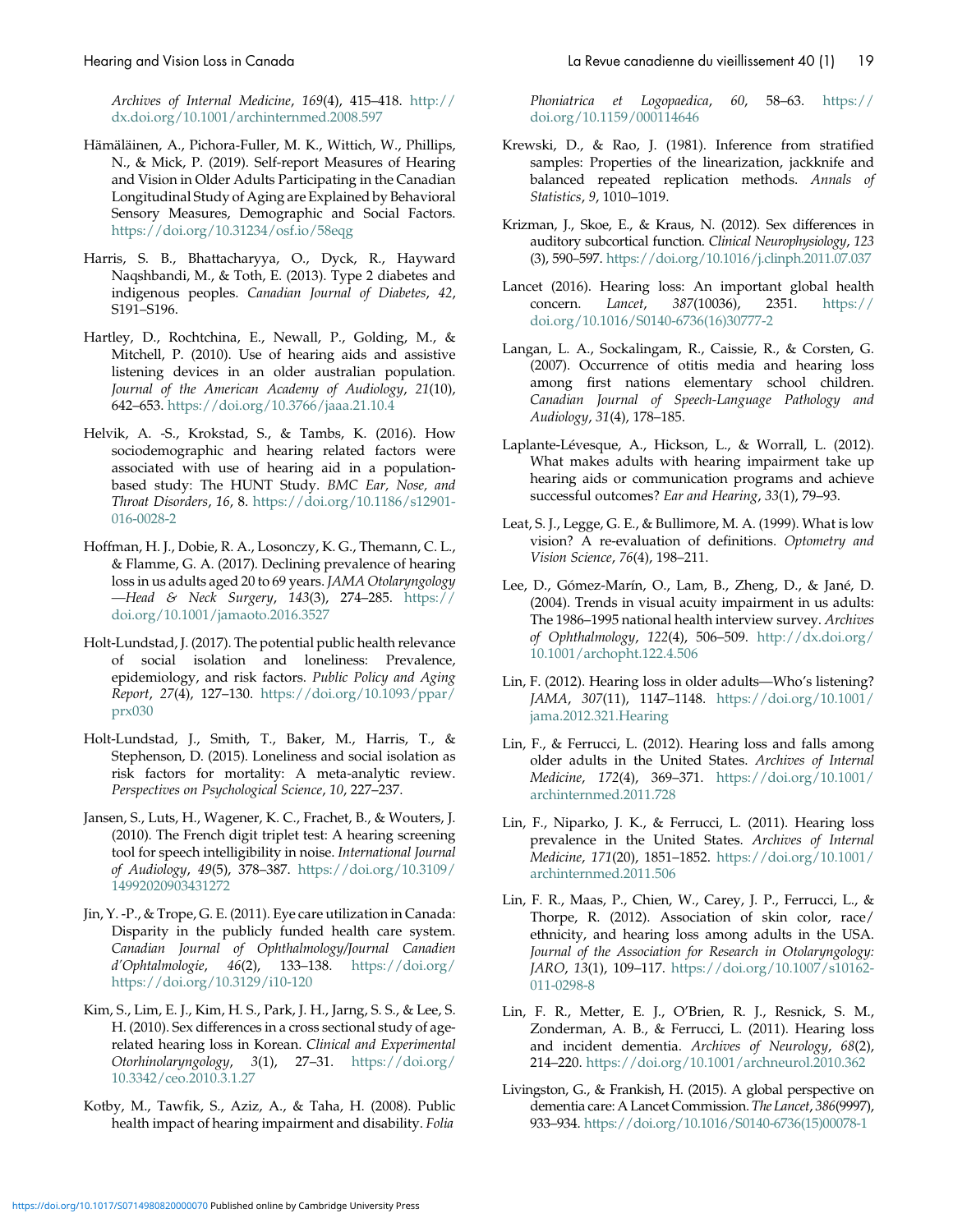- <span id="page-19-0"></span>Lord, S. R., Clark, R. D., & Webster, I. W. (1991). Visual acuity and contrast sensitivity in relation to falls in an elderly population. Age and Ageing, 20(3), 175–181. [http://](http://dx.doi.org/10.1093/ageing/20.3.175) [dx.doi.org/10.1093/ageing/20.3.175](http://dx.doi.org/10.1093/ageing/20.3.175)
- Margolis, R. H., Wilson, R. H., Popelka, G. R., Eikelboom, R. H., Swanepoel, D. W., & Saly, G. L. (2015). Distribution characteristics of normal pure-tone thresholds. International Journal of Audiology, 54(11), 796–805. <https://doi.org/10.3109/14992027.2015.1033656>
- McKee, M. M., Choi, H., Wilson, S., DeJonckheere, M. J., Zazove, P., & Levy, H. (2018). Determinants of hearing aid use among older americans with hearing loss. The Gerontologist, 59, 1171–1181. [http://dx.doi.org/10.1093/](http://dx.doi.org/10.1093/geront/gny051) [geront/gny051](http://dx.doi.org/10.1093/geront/gny051)
- Mener, D. J., Joshua, B., Genther, D. J., David, C., & Lin, F. R. (2013). Hearing loss and depression in older adults. Journal of the American Geriatrics Society, 61(9), 1627–1629. <https://doi.org/10.1111/jgs.12429>
- Meyer, C., & Hickson, L. (2012). What factors influence helpseeking for hearing impairment and hearing aid adoption in older adults? International Journal of Audiology, 51(2), 66–74. <https://doi.org/10.3109/14992027.2011.611178>
- Mick, P., Kawachi, I., & Lin, F. R. (2014). The association between hearing loss and social isolation in older adults. Otolaryngology—Head and Neck Surgery, 150(3), 378–384.
- Mick, P., & Pichora-Fuller, M. K. (2016). Is hearing loss associated with poorer health in older adults who might benefit from hearing screening? Ear and Hearing, 37(3), e194-e201. <https://doi.org/10.1097/AUD.0000000000000267>
- Ng, E. (2015). The healthy immigrant effect and mortality rates. Retrieved 16 April 2020 from [https://](https://www150.statcan.gc.ca/n1/pub/82-003-x/2011004/article/11588-eng.htm) [www150.statcan.gc.ca/n1/pub/82-003-x/2011004/](https://www150.statcan.gc.ca/n1/pub/82-003-x/2011004/article/11588-eng.htm) [article/11588-eng.htm](https://www150.statcan.gc.ca/n1/pub/82-003-x/2011004/article/11588-eng.htm)
- Olusanya, B. A., Ashaye, A. O., Owoaje, E. T., Baiyeroju, A. M., & Ajayi, B. G. (2016). Determinants of utilization of eye care services in a rural adult population of a developing country. Middle East African Journal of Ophthalmology, 23(1), 96–103. [https://doi.org/10.4103/](https://doi.org/10.4103/0974-9233.164621) [0974-9233.164621](https://doi.org/10.4103/0974-9233.164621)
- Olusanya, B. O., Neumann, K. J., & Saunders, J. E. (2014). The global burden of disabling hearing impairment: A call to action. Bulletin of the World Health Organization, 92(5), 367–373. <https://doi.org/10.2471/BLT.13.128728>
- Patty, L., Wu, C., Torres, M., Azen, S., Varma, R., & Los Angeles Latino Eye Study Group. (2012). Validity of self-reported eye disease and treatment in a populationbased study: The Los Angeles Latino Eye Study. Ophthalmology, 119(9), 1725–1730. [https://](https://doi.org/10.1016/j.ophtha.2012.02.029) [doi.org/10.1016/j.ophtha.2012.02.029](https://doi.org/10.1016/j.ophtha.2012.02.029)
- Pichora-Fuller, M. K. (2003). Cognitive aging and auditory information processing. International Journal of Audiology,  $42(Suppl. 2)$ , 26–32. [https://doi.org/](https://doi.org/10.3109/14992020309074641) [10.3109/14992020309074641](https://doi.org/10.3109/14992020309074641)
- Popelka, M. M., Cruickshanks, K. J., Wiley, T. L., Tweed, T. S.,
- Klein, B. E. K., & Klein, R. (2015). Low prevalence of hearing aid use among older adults with hearing loss: The epidemiology of hearing loss study. Journal of the American Geriatrics Society, 46(9), 1075-1078[. https://](file:///C:\Users\Rebecca\Downloads\.%20https:\doi.org\10.1111\j.1532-5415.1998.tb06643.x) [doi.org/10.1111/j.1532-5415.1998.tb06643.x](file:///C:\Users\Rebecca\Downloads\.%20https:\doi.org\10.1111\j.1532-5415.1998.tb06643.x)
- Raina, P., Wolfson, C., & Kirkland, S. (n.d.). Canadian Longitudinal Study on Aging: Protocol Version 3.0. Retrieved 16 April 2020 from [https://clsa-elcv.ca/](https://clsa-elcv.ca/doc/511) [doc/511](https://clsa-elcv.ca/doc/511)
- Raina, P., Wolfson, C., Kirkland, S., & Griffith, L. E. (n.d.). Report on health and aging in Canada. Findings from the Baseline Data Collection 2010–2015. Retrieved 16 April 2020 from <https://www.clsa-elcv.ca/doc/2639>
- Raina, P., Wolfson, C., Kirkland, S. A., Griffith, L. E., Oremus, M., Patterson, C., et al. (2009). The Canadian Longitudinal Study on Aging (CLSA). Canadian Journal on Aging, 28(3), 221–229. <https://doi.org/10.1017/S0714980809990055>
- Robinson, B., Feng, Y., Woods, C. A., Fonn, D., Gold, D., & Gordon, K. (2013). Prevalence of visual impairment and uncorrected refractive error—Report from a Canadian urban population-based study. Ophthalmic Epidemiology, 20(3), 123–130. [https://doi.org/](https://doi.org/10.3109/09286586.2013.789915) [10.3109/09286586.2013.789915](https://doi.org/10.3109/09286586.2013.789915)
- Rubin, G., Roche, K., Prasada-Rao, P., & Fried, L. (1994). Visual impairment and disability in older adults. Optometry and Vision Science, 71(12), 750–760.
- Salomon, J. A., Haagsma, J. A., Davis, A., deNoordhout, C. M., Polinder, S., Havelaar, A. H., et al. (2015). Disability weights for the Global Burden of Disease 2013 study. The Lancet Global Health,  $3(11)$ ,  $e712-e723$ . [https://](https://doi.org/10.1016/S2214-109X(15)00069-8) [doi.org/10.1016/S2214-109X\(15\)00069-8](https://doi.org/10.1016/S2214-109X(15)00069-8)
- Schneider, J. M., Gopinath, B., McMahon, C., Teber, E., Leeder, S. S. R., Wang, J. J. J., et al. (2012). Prevalence and 5-year incidence of dual sensory impairment in an older Australian population. Annals of Epidemiology, 22(4), 295–301. <https://doi.org/10.1016/j.annepidem.2012.02.004>
- Shield, B. (2006). Evaluation of the social and economic costs of hearing impairment: A report for hear-it. London, UK. Retrieved 16 April 2020 from [https://www.hear-it.org/](https://www.hear-it.org/sites/default/files/multimedia/documents/Hear_It_Report_October_2006.pdf) [sites/default/files/multimedia/documents/Hear\\_It\\_](https://www.hear-it.org/sites/default/files/multimedia/documents/Hear_It_Report_October_2006.pdf) [Report\\_October\\_2006.pdf](https://www.hear-it.org/sites/default/files/multimedia/documents/Hear_It_Report_October_2006.pdf)
- Sinha, S., Griffin, B., Ringer, T., Reppas-Rindlisbacher, C., Stewart, E., Wong, I., et al. (2016). An evidence-informed national seniors strategy for Canada (2nd edition). Toronto: Alliance for a National Seniors Strategy.
- Staehelin, K., Bertoli, S., Probst, R., Schindler, C., Dratva, J., & Stutz, E. (2011). Gender and hearing aids: Patterns of use and determinants of nonregular use. Ear and Hearing, 32(6), e26–e37. [https://doi.org/10.1097/](https://doi.org/10.1097/AUD.0b013e3182291f94) [AUD.0b013e3182291f94](https://doi.org/10.1097/AUD.0b013e3182291f94)
- Statistics Canada. (2011). 2011 Census of Population. Retrieved 16 April 2020 from [https://www12.statcan.gc.ca/census](https://www12.statcan.gc.ca/census-recensement/2011/dp-pd/index-eng.cfm?wbdisable=true)[recensement/2011/dp-pd/index-eng.cfm?wbdisable=true.](https://www12.statcan.gc.ca/census-recensement/2011/dp-pd/index-eng.cfm?wbdisable=true)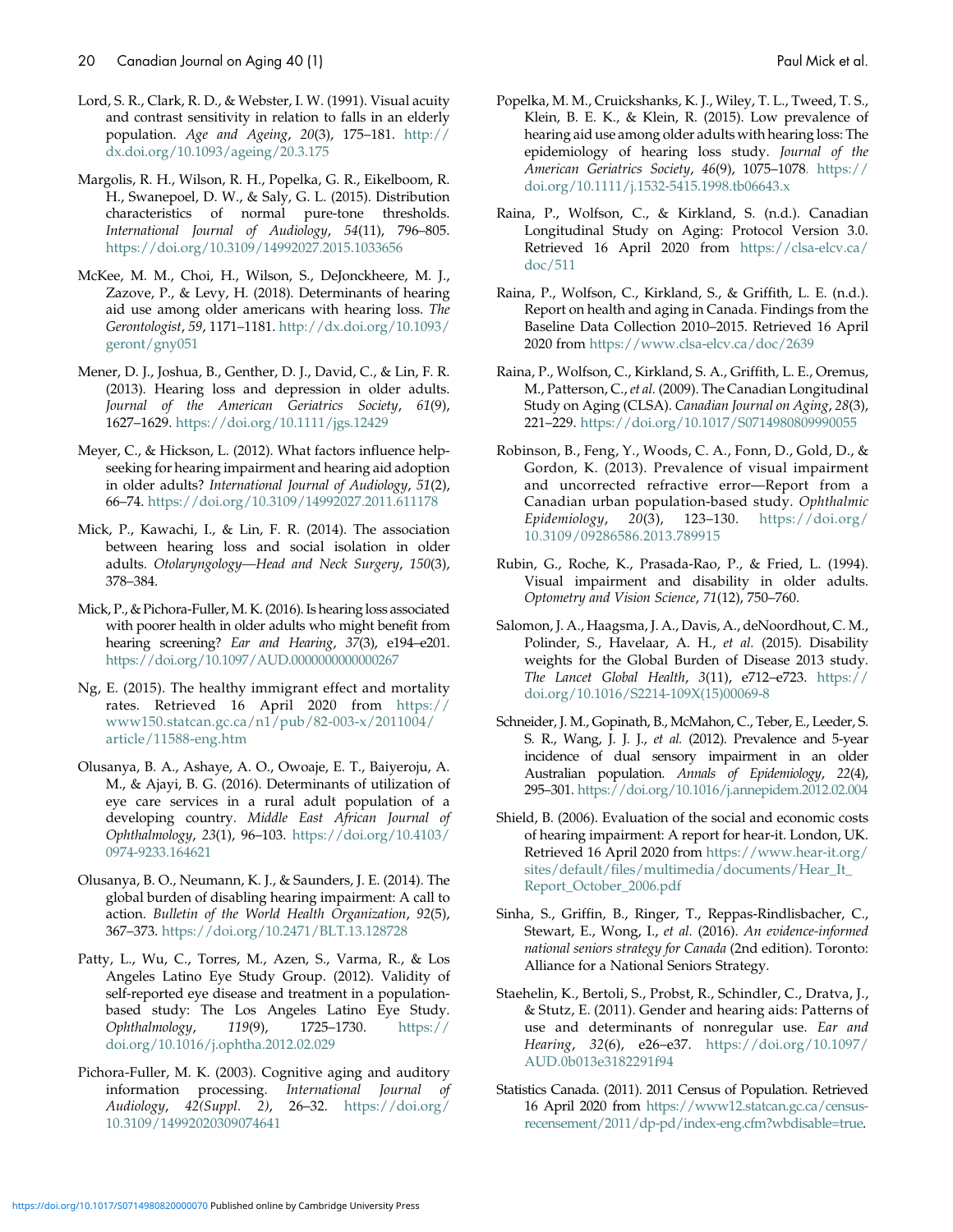- <span id="page-20-0"></span>Statistics Canada. (2014). Population projections for Canada (2013 to 2063), provinces and territories (2013 to 2038): Technical report on methodology and assumptions (91-620-X). Retrieved 16 April 2020 from [https://](https://www150.statcan.gc.ca/n1/en/daily-quotidien/140917/dq140917a-eng.pdf?st=baeWcpAs) [www150.statcan.gc.ca/n1/en/daily-quotidien/140917/](https://www150.statcan.gc.ca/n1/en/daily-quotidien/140917/dq140917a-eng.pdf?st=baeWcpAs) [dq140917a-eng.pdf?st=baeWcpAs](https://www150.statcan.gc.ca/n1/en/daily-quotidien/140917/dq140917a-eng.pdf?st=baeWcpAs)
- Statistics Canada. (2016). 2016 Census of Population. Retrieved 16 April 2020 from [https://](https://www12.statcan.gc.ca/census-recensement/2016/dp-pd/dt-td/Rp-eng.cfm?LANG=EAPATH=3DETAIL=0DIM=0FL=AFREE=0GC=0GID=0GK=0GRP=1PID=109523PRID=0PTYPE=109445S=0SHOWALL=0SUB=0Temporal=2016THEME=115VID=0VNAMEE=VNAMEF=) [www12.statcan.gc.ca/census-recensement/2016/dp](https://www12.statcan.gc.ca/census-recensement/2016/dp-pd/dt-td/Rp-eng.cfm?LANG=EAPATH=3DETAIL=0DIM=0FL=AFREE=0GC=0GID=0GK=0GRP=1PID=109523PRID=0PTYPE=109445S=0SHOWALL=0SUB=0Temporal=2016THEME=115VID=0VNAMEE=VNAMEF=)[pd/dt-td/Rp-eng.cfm?LANG=E&APATH=3&](https://www12.statcan.gc.ca/census-recensement/2016/dp-pd/dt-td/Rp-eng.cfm?LANG=EAPATH=3DETAIL=0DIM=0FL=AFREE=0GC=0GID=0GK=0GRP=1PID=109523PRID=0PTYPE=109445S=0SHOWALL=0SUB=0Temporal=2016THEME=115VID=0VNAMEE=VNAMEF=) [DETAIL=0&DIM=0&FL=A&FREE=0&GC=0&GID=0&](https://www12.statcan.gc.ca/census-recensement/2016/dp-pd/dt-td/Rp-eng.cfm?LANG=EAPATH=3DETAIL=0DIM=0FL=AFREE=0GC=0GID=0GK=0GRP=1PID=109523PRID=0PTYPE=109445S=0SHOWALL=0SUB=0Temporal=2016THEME=115VID=0VNAMEE=VNAMEF=) [GK=0&GRP=1&PID=109523&PRID=0&PTYPE=](https://www12.statcan.gc.ca/census-recensement/2016/dp-pd/dt-td/Rp-eng.cfm?LANG=EAPATH=3DETAIL=0DIM=0FL=AFREE=0GC=0GID=0GK=0GRP=1PID=109523PRID=0PTYPE=109445S=0SHOWALL=0SUB=0Temporal=2016THEME=115VID=0VNAMEE=VNAMEF=) [109445&S=0&SHOWALL=0&SUB=0&Temporal=2016&](https://www12.statcan.gc.ca/census-recensement/2016/dp-pd/dt-td/Rp-eng.cfm?LANG=EAPATH=3DETAIL=0DIM=0FL=AFREE=0GC=0GID=0GK=0GRP=1PID=109523PRID=0PTYPE=109445S=0SHOWALL=0SUB=0Temporal=2016THEME=115VID=0VNAMEE=VNAMEF=) [THEME=115&VID=0&VNAMEE=&VNAMEF=](https://www12.statcan.gc.ca/census-recensement/2016/dp-pd/dt-td/Rp-eng.cfm?LANG=EAPATH=3DETAIL=0DIM=0FL=AFREE=0GC=0GID=0GK=0GRP=1PID=109523PRID=0PTYPE=109445S=0SHOWALL=0SUB=0Temporal=2016THEME=115VID=0VNAMEE=VNAMEF=)
- Statistics Canada. (2018a). Table 13-10-0096-01 Canadian health characteristics, annual estimates. Retrieved 16 April 2020 from [https://www150.statcan.gc.ca/t1/](https://www150.statcan.gc.ca/t1/tbl1/en/tv.action?pid=1310009601) [tbl1/en/tv.action?pid=1310009601](https://www150.statcan.gc.ca/t1/tbl1/en/tv.action?pid=1310009601)
- Statistics Canada. (2018b). Table 13-10-0096-07 diabetes, by age group. RetrievedTreT 16 April 2020 from [https://](https://www150.statcan.gc.ca/t1/tbl1/en/tv.action?pid=1310009607pickMembers%5B0%5D=1.1pickMembers%5B1%5D=3.2) [www150.statcan.gc.ca/t1/tbl1/en/tv.action?pid=](https://www150.statcan.gc.ca/t1/tbl1/en/tv.action?pid=1310009607pickMembers%5B0%5D=1.1pickMembers%5B1%5D=3.2) [1310009607&pickMembers%5B0%5D=1.1&pickMembers](https://www150.statcan.gc.ca/t1/tbl1/en/tv.action?pid=1310009607pickMembers%5B0%5D=1.1pickMembers%5B1%5D=3.2) [%5B1%5D=3.2](https://www150.statcan.gc.ca/t1/tbl1/en/tv.action?pid=1310009607pickMembers%5B0%5D=1.1pickMembers%5B1%5D=3.2)
- Stevens, G., Flaxman, S., Brunskill, E., Mascarenhas, M., Mathers, C. D., Finucane, M., et al. (2013). Global and regional hearing impairment prevalence: An analysis of 42 studies in 29 countries. European Journal of Public Health, 23(1), 146–152. [https://doi.org/10.1093/](https://doi.org/10.1093/eurpub/ckr176) [eurpub/ckr176](https://doi.org/10.1093/eurpub/ckr176)
- Swenor, B. K., Ramulu, P. Y., Willis, J. R., Friedman, D., & Lin, F. R. (2013). The prevalence of concurrent hearing and vision impairment in the United States. JAMA Internal Medicine, 173(4), 312. [https://doi.org/10.1001/](https://doi.org/10.1001/jamainternmed.2013.1880) [jamainternmed.2013.1880](https://doi.org/10.1001/jamainternmed.2013.1880)
- Tay, T., Wang, J. J., Rochtchina, E., & Mitchell, P. (2005). Vision and self-rated health: Longitudinal findings from an older Australian population. Ophthalmic Epidemiology, 12(3), 179–184. [https://doi.org/](https://doi.org/10.1080/09286580590967754) [10.1080/09286580590967754](https://doi.org/10.1080/09286580590967754)
- Tielsch, J., Sommer, A., Katz, J., Quigley, H., & Ezrine, S. (1991). Socioeconomic status and visual impairment among urban americans. Archives of Ophthalmology, 109(5), 637–641. [http://dx.doi.org/10.1001/](http://dx.doi.org/10.1001/archopht.1991.01080050051027) [archopht.1991.01080050051027](http://dx.doi.org/10.1001/archopht.1991.01080050051027)
- Timmer, B. H. B., Hickson, L., & Launer, S. (2015). Adults with mild hearing impairment: Are we meeting the challenge? International Journal of Audiology, 54(11), 786–795. <https://doi.org/10.3109/14992027.2015.1046504>
- Tremetrics (2011). Tremetrics RA300 and RA300+ operations manual. Eden Prairie, MN. Retrieved 16 April 2020 from file: [https://Users/apple/Downloads/ra300\\_](https://Users/apple/Downloads/ra300_operationmanual.pdf) [operationmanual.pdf](https://Users/apple/Downloads/ra300_operationmanual.pdf)
- Turcotte, M., & Schellenberg, G. (2007). A portrait of seniors in Canada (2006). Retrieved 16 April 2020 from [https://www150.statcan.gc.ca/n1/pub/89-519-x/89-](https://www150.statcan.gc.ca/n1/pub/89-519-x/89-519-x2006001-eng.pdf) [519-x2006001-eng.pdf](https://www150.statcan.gc.ca/n1/pub/89-519-x/89-519-x2006001-eng.pdf)
- Vajaranant, T. S., Nayak, S., Wilensky, J. T., & Joslin, C. E. (2010). Gender and glaucoma: What we know and what we need to know. Current Opinion in Ophthalmology, 21(2), 91–99. [https://doi.org/](https://doi.org/10.1097/ICU.0b013e3283360b7e) [10.1097/ICU.0b013e3283360b7e](https://doi.org/10.1097/ICU.0b013e3283360b7e)
- Vos, T., Abajobir, A. A., Abate, K. H., Abbafati, C., Abbas, K. M., Abd-Allah, F., et al. (2017). Global, regional, and national incidence, prevalence, and years lived with disability for 328 diseases and injuries for 195 countries, 1990–2016: A systematic analysis for the Global Burden of Disease Study 2016. The Lancet, 390 (10100), 1211–1259. [https://doi.org/10.1016/S0140-](https://doi.org/10.1016/S0140-6736(17)32154-2) [6736\(17\)32154-2](https://doi.org/10.1016/S0140-6736(17)32154-2)
- Vos, T., Allen, C., Arora, M., Barber, R. M., Bhutta, Z. A., Brown, A., et al. (2016). Global, regional, and national incidence, prevalence, and years lived with disability for 310 diseases and injuries, 1990–2015: A systematic analysis for the Global Burden of Disease Study 2015. The Lancet, 388(10053), 1545–1602. [https://](https://doi.org/10.1016/S0140-6736(16)31678-6) [doi.org/10.1016/S0140-6736\(16\)31678-6](https://doi.org/10.1016/S0140-6736(16)31678-6)
- Weinstein, B. E., & Ventry, I. M. (1983). Audiometric correlates of the hearing handicap inventory for the elderly. Journal of Speech and Hearing Disorders, 48(4), 379–384.
- World Health Organization. (2001). International classification of functioning, disability, and health : ICF. Geneva: Author.
- World Health Organization. (2007). Global age-friendly cities: A guide. Geneva: Author. [http://apps.who.int/iris/](http://apps.who.int/iris/bitstream/handle/10665/43755/9789241547307_eng.pdf;jsessionid=FB0F08FD5E2D9275C2D3C4DC44195DC2?sequence=1) [bitstream/handle/10665/43755/9789241547307\\_eng.pdf;](http://apps.who.int/iris/bitstream/handle/10665/43755/9789241547307_eng.pdf;jsessionid=FB0F08FD5E2D9275C2D3C4DC44195DC2?sequence=1) [jsessionid=FB0F08FD5E2D9275C2D3C4DC44195DC2?](http://apps.who.int/iris/bitstream/handle/10665/43755/9789241547307_eng.pdf;jsessionid=FB0F08FD5E2D9275C2D3C4DC44195DC2?sequence=1) [sequence=1](http://apps.who.int/iris/bitstream/handle/10665/43755/9789241547307_eng.pdf;jsessionid=FB0F08FD5E2D9275C2D3C4DC44195DC2?sequence=1)
- World Health Organization. (2012). Global data on visual impairments 2010. Retrieved 16 April 2020 from [http://](http://www.who.int/blindness/GLOBALDATAFINALforweb.pdf?ua=1) [www.who.int/blindness/GLOBALDATAFINAL](http://www.who.int/blindness/GLOBALDATAFINALforweb.pdf?ua=1) [forweb.pdf?ua=1](http://www.who.int/blindness/GLOBALDATAFINALforweb.pdf?ua=1)
- World Health Organization. (2018a). Blindness and vision impairment. Geneva. Retrieved 16 April 2020 from [https://www.who.int/news-room/fact-sheets/detail/](https://www.who.int/news-room/fact-sheets/detail/blindness-and-visual-impairment) [blindness-and-visual-impairment](https://www.who.int/news-room/fact-sheets/detail/blindness-and-visual-impairment)
- World Health Organization. (2018b). Blindness and vision impairment prevention—Priority eye diseases. Retrieved 16 April 2020 from [http://www.who.int/](http://www.who.int/blindness/causes/priority/en/index4.html) [blindness/causes/priority/en/index4.html](http://www.who.int/blindness/causes/priority/en/index4.html)
- World Health Organization. (2018c). Prevention of blindness and deafness. Geneva. Retrieved 16 April 2020 from <http://www.who.int/pbd/en/>
- World Health Organization. (2018d). Prevention of blindness and deafness—grades of hearing impairment. Retrieved